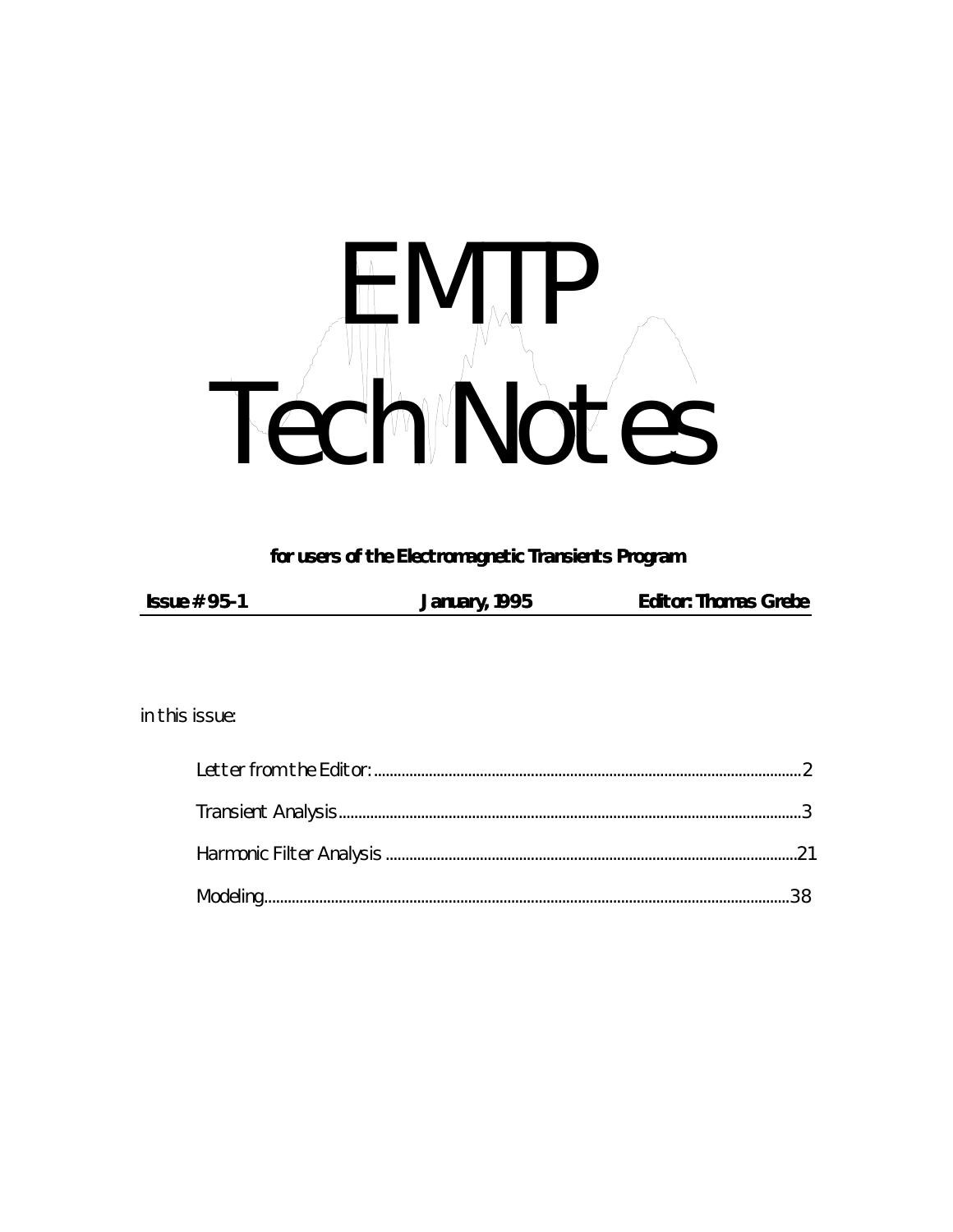## *Letter from the Editor:*

*EMTP Tech Notes* is the technical newsletter provided to members of the EMTP User's Group. The newsletter is a quarterly technical publication highlighting contributions from members of the User's Group. This newsletter is published using Microsoft Word for Windows 6.0. If you wish to contribute an article, please contact Susie Brockman or myself for appropriate text and figure formats. Contributions in the following areas are welcome:

Technical articles Modifications / enhancements to the code Case studies / unique simulations Research projects EMTP data preparation / model development Modules developed for distribution on the BBS Letters to the editor / User's Group Technical paper abstracts Questions for members of the User's Group

I believe that the exchange of technical information is one of the most important functions of the EMTP User's Group and this newsletter will help to serve the needs of the members. Thanks to the authors for helping to put this issue together. As always, I'm open for suggestions regarding this publication and the User's Group in general.

Thanks for your support

For more information concerning the newsletter or to submit a contribution please contact:

Thomas Grebe (x33) or Susie Brockman (x41) EMTP User's Group Electrotek Concepts, Inc. 408 North Cedar Bluff Rd Suite 500 Knoxville, Tennessee 37923 Phone: (615) 470-9222 FAX: (615) 470-9223 **(800) 554-4767**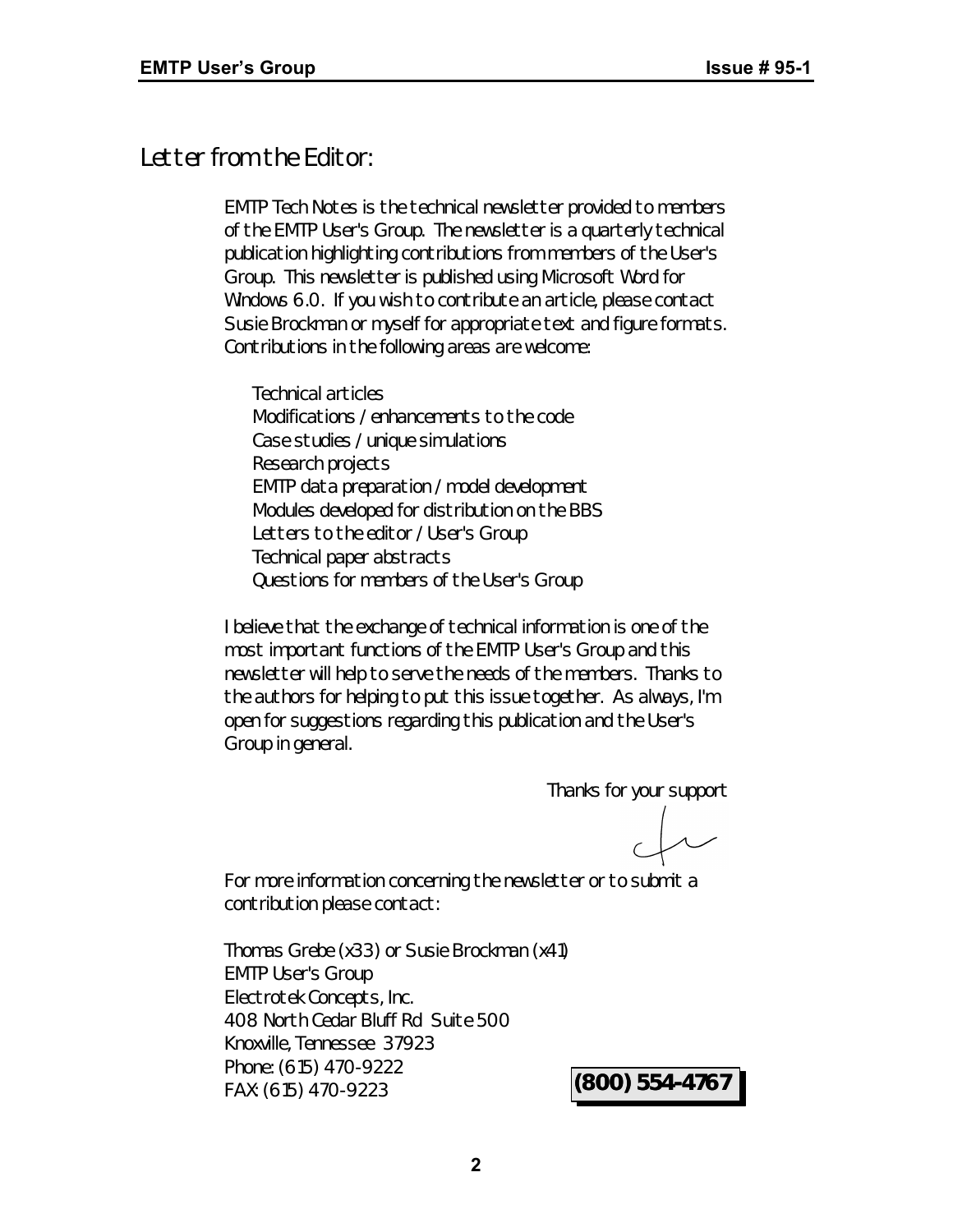

# *Transient Analysis of Royse 362 KV Circuit Breaker #4630*

#### *Introduction*

Fault recorder records have shown some restrikes/reignitions on Royse 362 kV circuit breaker (CB). This is a general purpose Westinghouse 362 kV, Type 362SFA40 SF6 gas circuit breaker. This breaker is part of the line protection for the Monticello - Royse 345 kV line. The restrikes have occurred during line dropping and during faults on unfaulted phases. This has raised some concerns about the capability of this breaker and its application on this line.

#### *Transient Recovery Voltage (TRV)*

The TRV of a circuit breaker may be defined as the voltage impressed by the attached system across the open contacts of the CB. The most severe TRV occurs when the CB is the last to open for a fault. A CB must withstand this voltage without restrike/reignition of the fault current. If the CB is unable to cope with the TRV impressed upon it by the system, then two events may occur. The first event that may occur is restrike of the fault current. This may cause pitting of the main contacts and will require more frequent CB maintenance. The second event that may occur is a reignition of the fault current. The reignition usually causes major damage to the CB main contact and could cause a catastrophe failure of the CB. Frequent multiple restrikes can lead to reignition.

The most frequent duty for a CB is switching unloaded transmission lines. When an energized transmission line is disconnected by the breaker, a recovery voltage is generated across the opening contacts that can be more than double the maximum rated phase to neutral voltage. This is due to the charging (capacitance) of the line. Even during most faults when the CB switches the line out-of-service, one or two phases of the CB will be required to interrupt a capacitive circuit. Only for a three-phase to ground fault will there be no capacitive current to interrupt.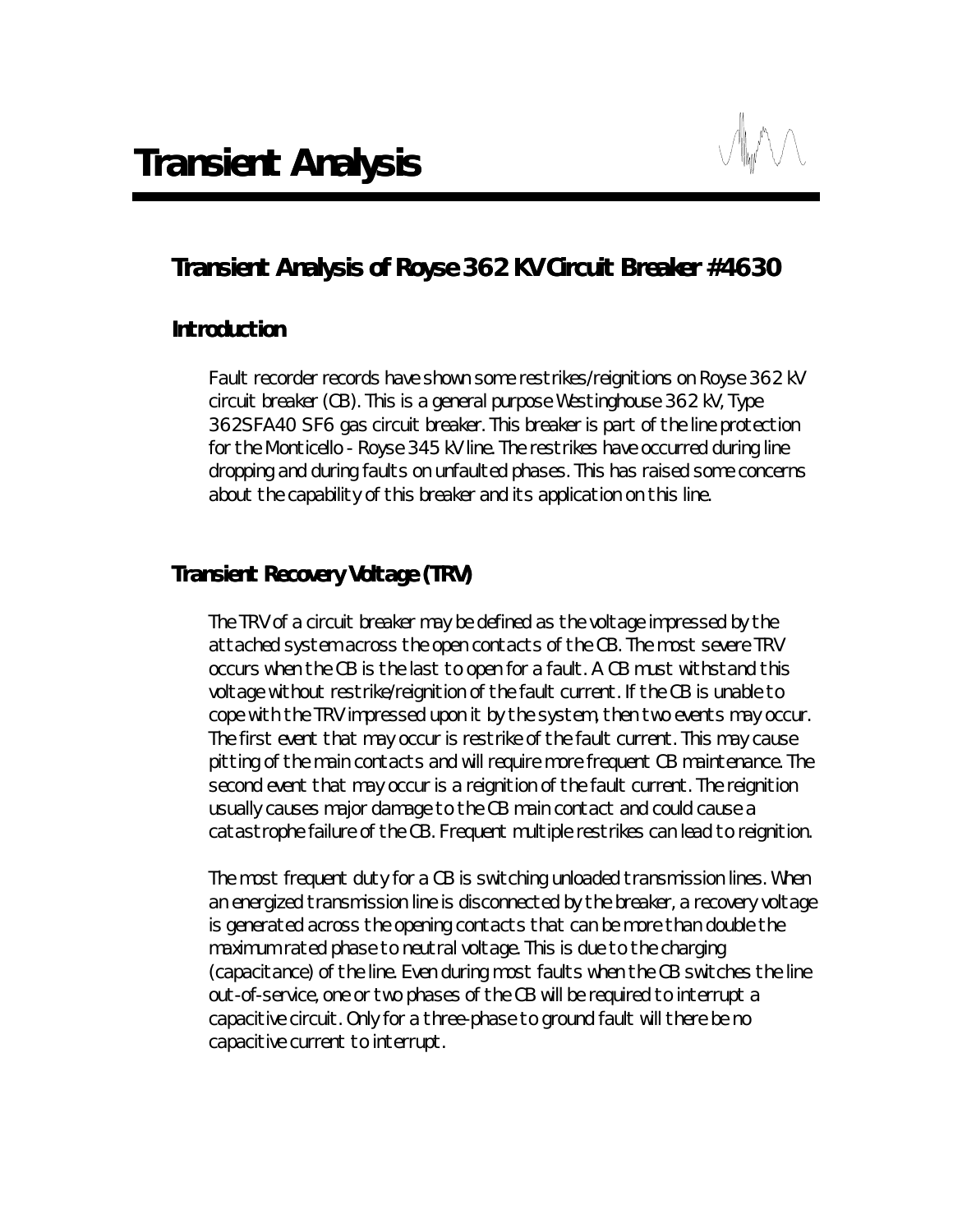## *Circuit Breaker Capability*

The ANSI Standards C37.06 addresses both capacitor switching requirements and transient recovery voltage limitations.

| Rated Max<br>Voltage | Rated Capacitive Switching Current       |                                           | Transient Recovery Voltage |                              |                     |
|----------------------|------------------------------------------|-------------------------------------------|----------------------------|------------------------------|---------------------|
|                      | General Purpose<br>Overhead Line Current | Definite Purpose<br>Overhead Line Current | Rated Time to<br>Crest     | Rated Rate of<br><b>Rise</b> | Rated Delay<br>Time |
| 362 kV               | 250 amps                                 | 315 amps                                  | 773us                      | $1.8$ kv/ $\mu$ s            | $4.9$ us            |

## *Information from Fault Recorder*

The restrikes are occurring very frequently on one or two phases. They occur within the first half cycle after current interruption. Current amplitude of the restrikes is about 1,200 amps. Normal energized line charging current is about 220 amps (300 amps - 75 amps offset). No multiple restrikes on the same phase are occurring. Line and bus voltages are less than 362 kV phase-tophase. The following seven pages detail the readings of the fault recorder.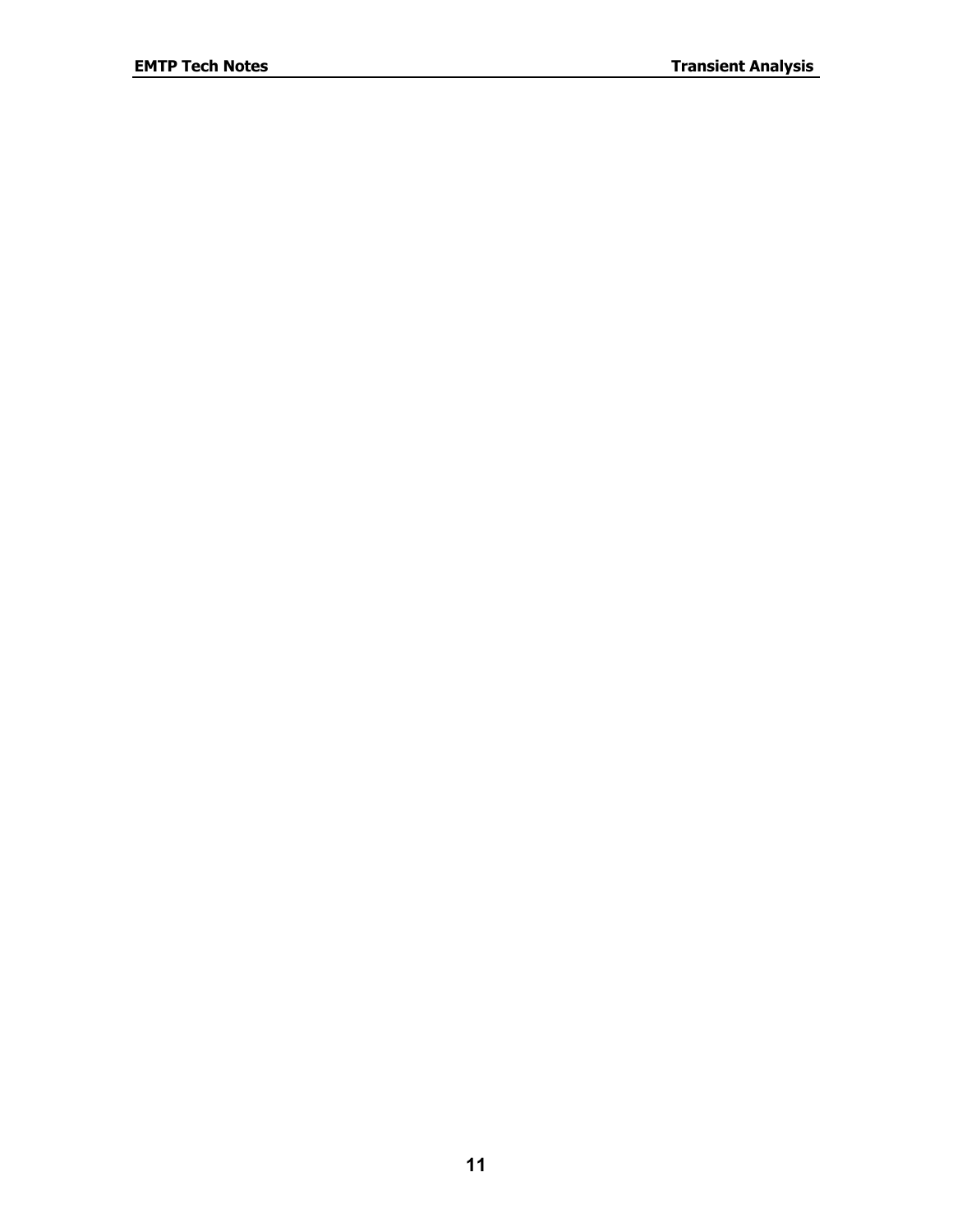#### *Information from Field Personnel*

This breaker has been in service since 1977. The interrupter heads were recently rebuilt to factory specifications due to a failure. The probable cause of the failure was the aluminum ring in the nozzle end of the Teflon orifice on the left contact break becoming dislodged and bridging or reducing the open contact gap. Contact misadjustment and interference with the normal blast of high pressure gas probably caused the aluminum ring to become dislodged.

After the rebuild, tests show that the restrikes are still occurring. The breaker contacts on the other two undamaged phases were clean and free of pitting. All timing and gas consumption tests after the rebuild are within factory specifications. The SF6 gas was tested and no contamination or water was suggested.

#### *Circuit Information*

The Monticello - Royse 345 kV line is 96.2 miles long. The line is 795 MCM ACSR bundled (2) conductors constructed in two sections. The first section proceeds 15.35 miles from Royse to Valley Junction. This section is on double circuit steel towers with two circuits and two ground wires in place. The other circuit on these structures is part of the Royse - Valley 345 kV line. The second section goes on 80.85 miles from Valley Junction to Monticello SES. This section is on double circuit steel V towers with one circuit and two ground wires in place. The line's charging is about 85 Mvar at 345 kV.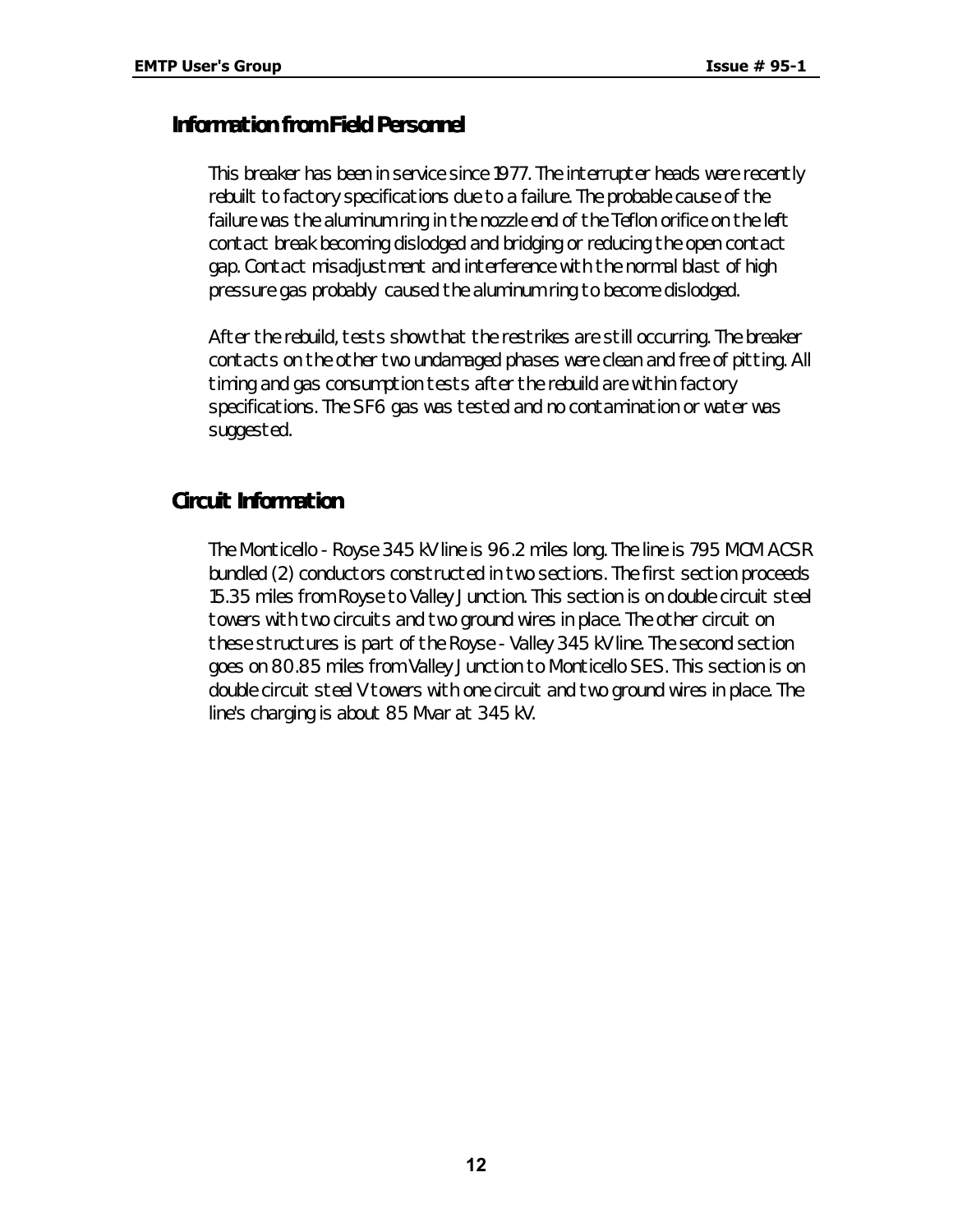*Figure 1 - Royse / Monticello Area EMTP One-Line*

#### *EMTP Line Model*

The EPRI/DCG Electromagnetic Transients Program Windows Version 2.1 (EMTP) was used to investigate the Royse CB#4630 restrikes. Figure 1 shows the lines modeled for this study. JMarti frequency dependent line models were constructed using actual structure and line configuration data. The model includes all three phases and includes any mutual coupling. Source impedance data was calculated using the latest short circuit data for the ERCOT system.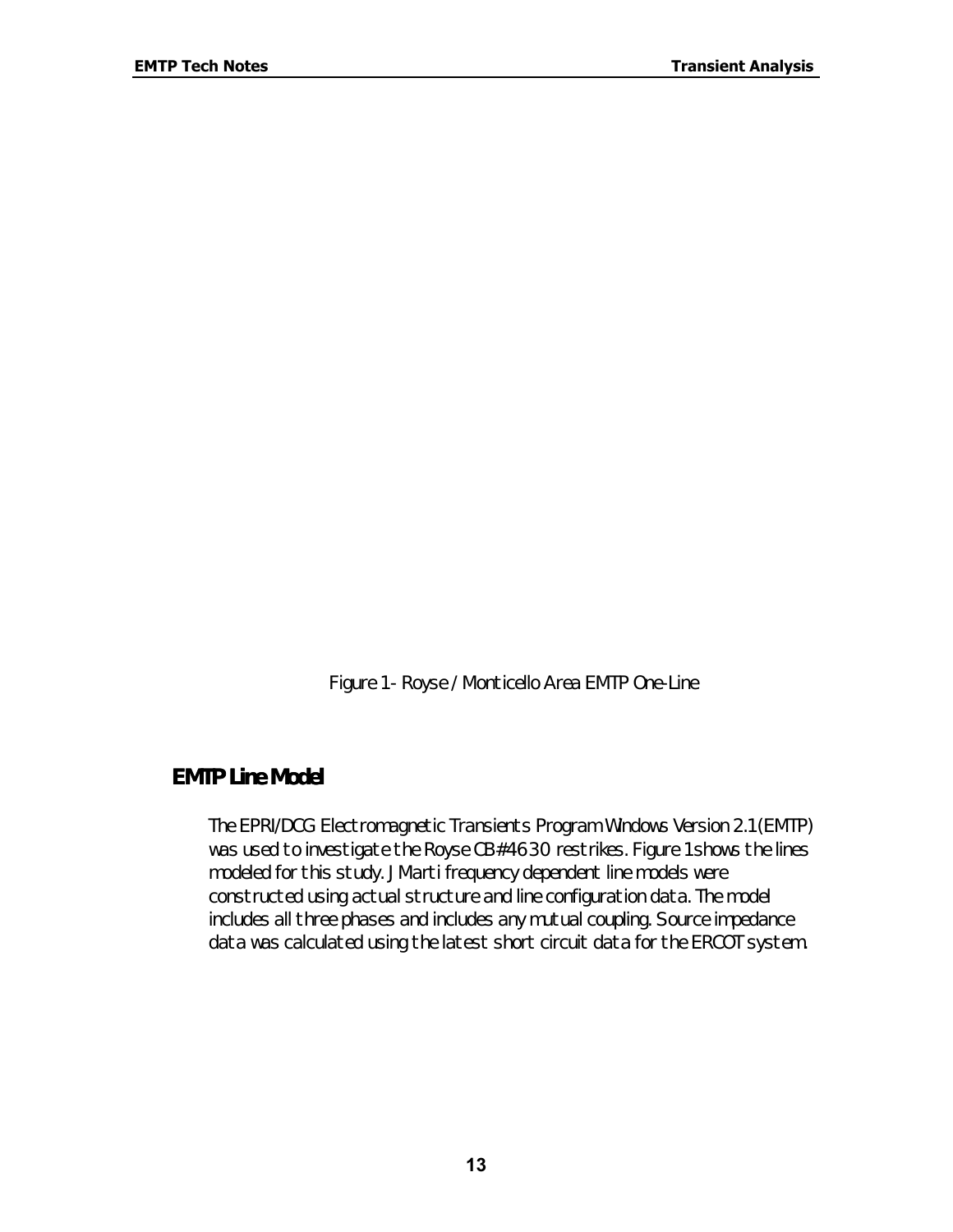*Figure 2 - Royse EMTP Bus One-Line*

#### *EMTP Bus Model*

Figure 2 shows the EMTP bus one line developed for this study. The model is based upon information gathered from station drawings and field inspection. New 345/138 kV autotransformer and 345 kV surge arrester models were developed for this study. The model includes all three phases. Lumped induction parameters were used to model the bus. Source impedance data was calculated using the latest short circuit data for the ERCOT system.

## *EMTP Results*

 See following figures for output plots. To provide the worst case transients, the bus voltage phase-to-ground is 296 kV peak (Figure 3). The charging current was calculated at 220 amps (Figure 4). This is very close to the DFR measurement. The calculated voltage across the CB contacts is 650 kV peak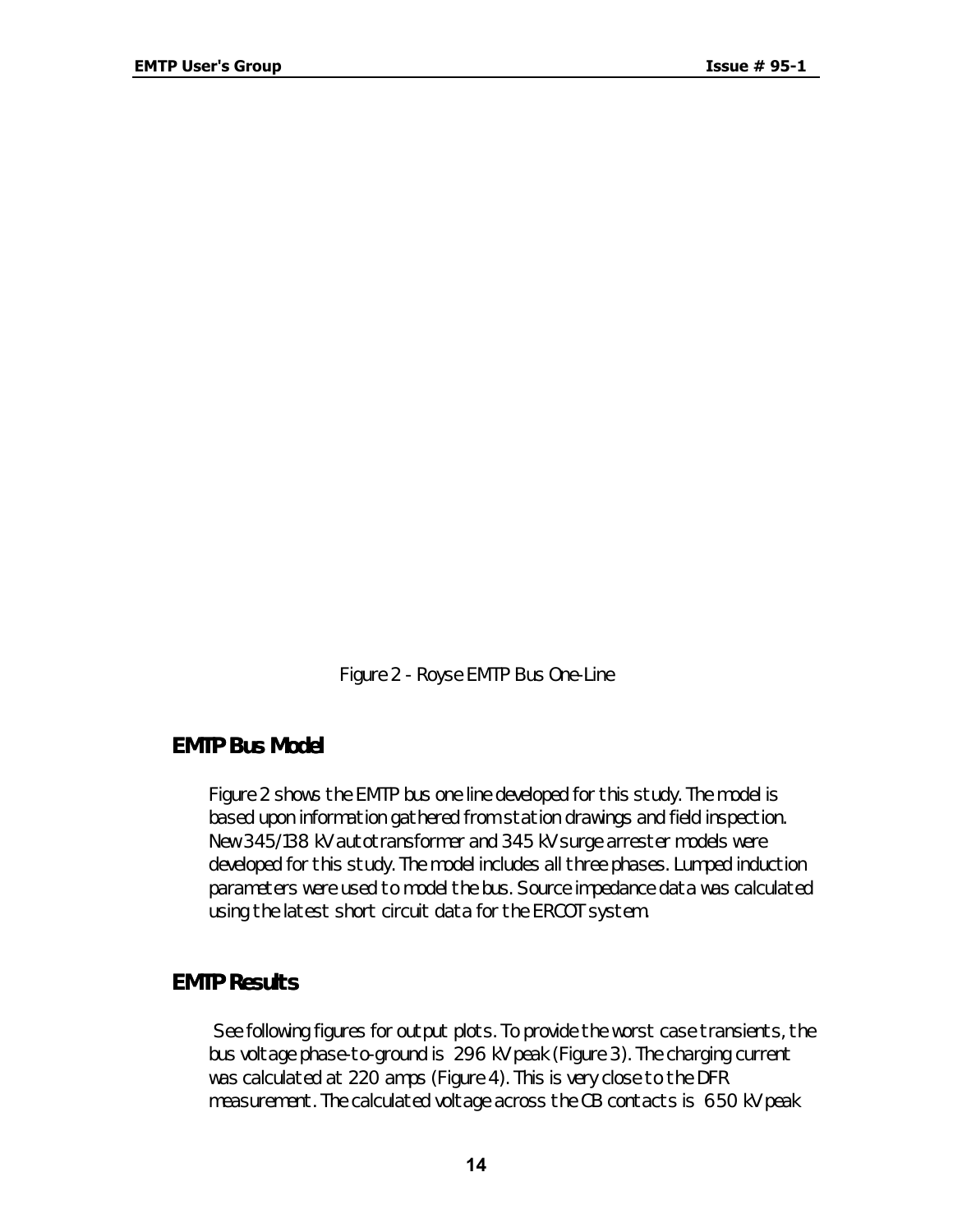with a time to crest of about 8 ms (Figure 5). There were not any reflections or ringing noted on the plots that would suggest any oscillations in voltage or current that would cause a restrike.

*Figure 3 - Royse Bus Voltage*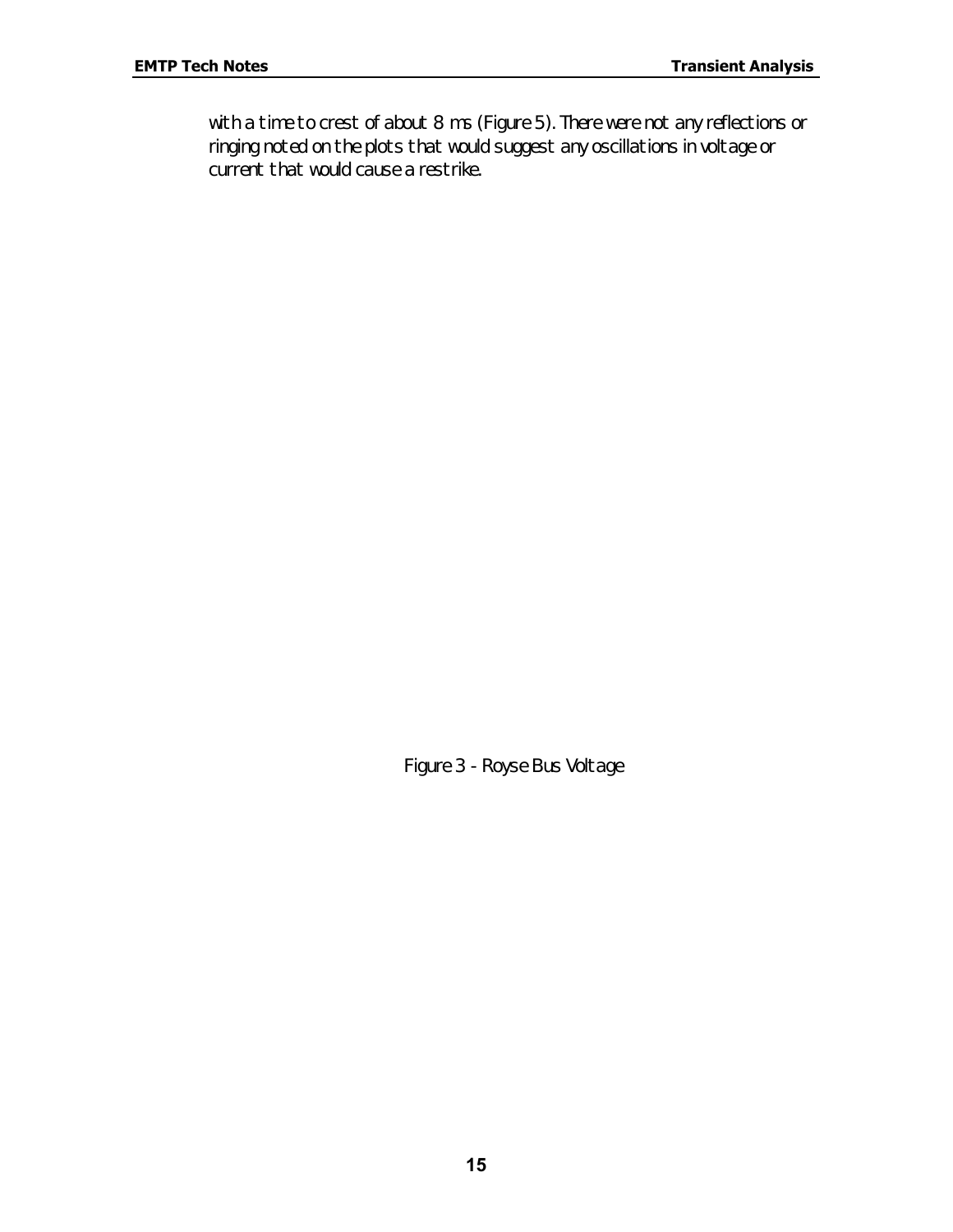*Figure 4 - Current through Breaker #4630*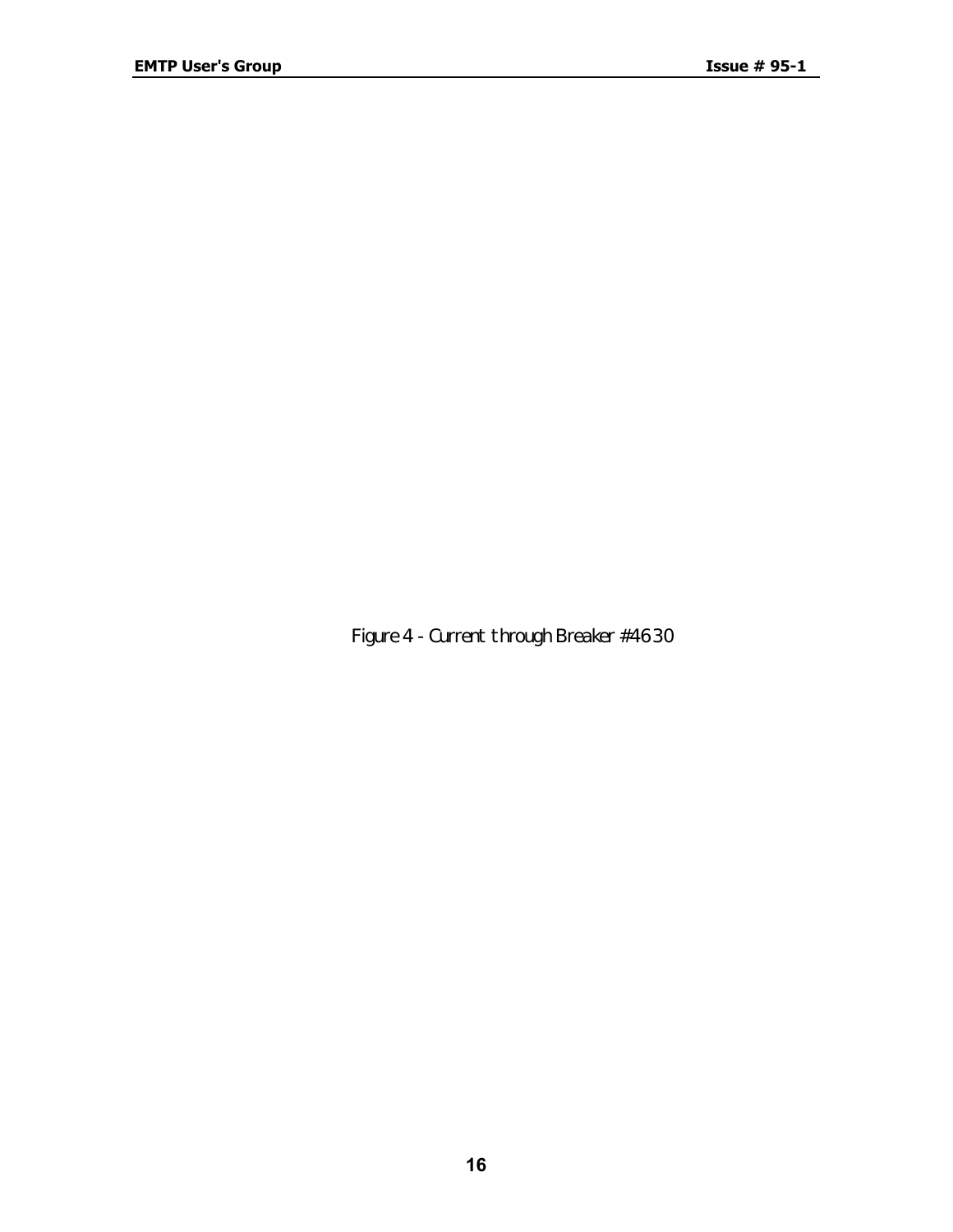*Figure 5 - Voltage Across Breaker Contacts*

### *EMTP Restrike Simulation*

The restrike simulation is very similar to DFR measurements. The restrike current was calculated at 1,200 amps (Figure 6), the DFR measurement is 1,210 amps. Bus voltages are also similar (Figure 7).

*Figure 6 - Restrike Simulation Royse Bus Voltage*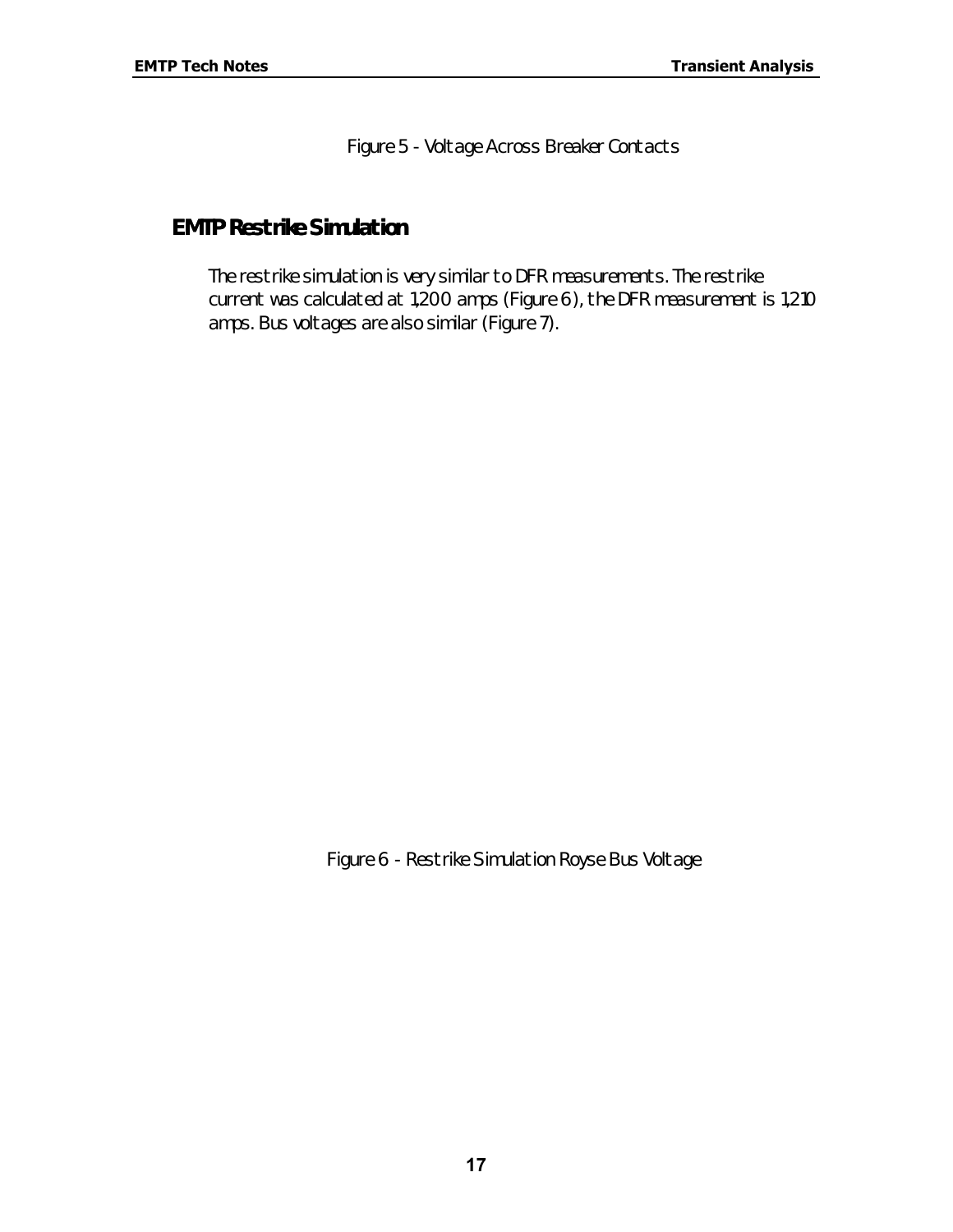*Figure 7 - Restrike Simulation Current through Breaker #4630*

#### *Conclusion*

There does not appear to be any indication of problems with this breaker application on this line. The calculated recovery voltage for line dropping is within ANSI standards for a general purpose breaker. Capacitive current is close to the breaker capability but does not exceed it. It appears that the restrikes are due to the breaker having problems interrupting the capacitive circuit. This breaker has been in service for more than 17 years and it may have been restriking since the line was built. It is experiencing higher than expected restrikes, but they do not appear to be damaging the breaker contacts. There have also not been any observed multiple restrikes on the same phase. It appears that the application of this type of breaker on this length of line is marginal.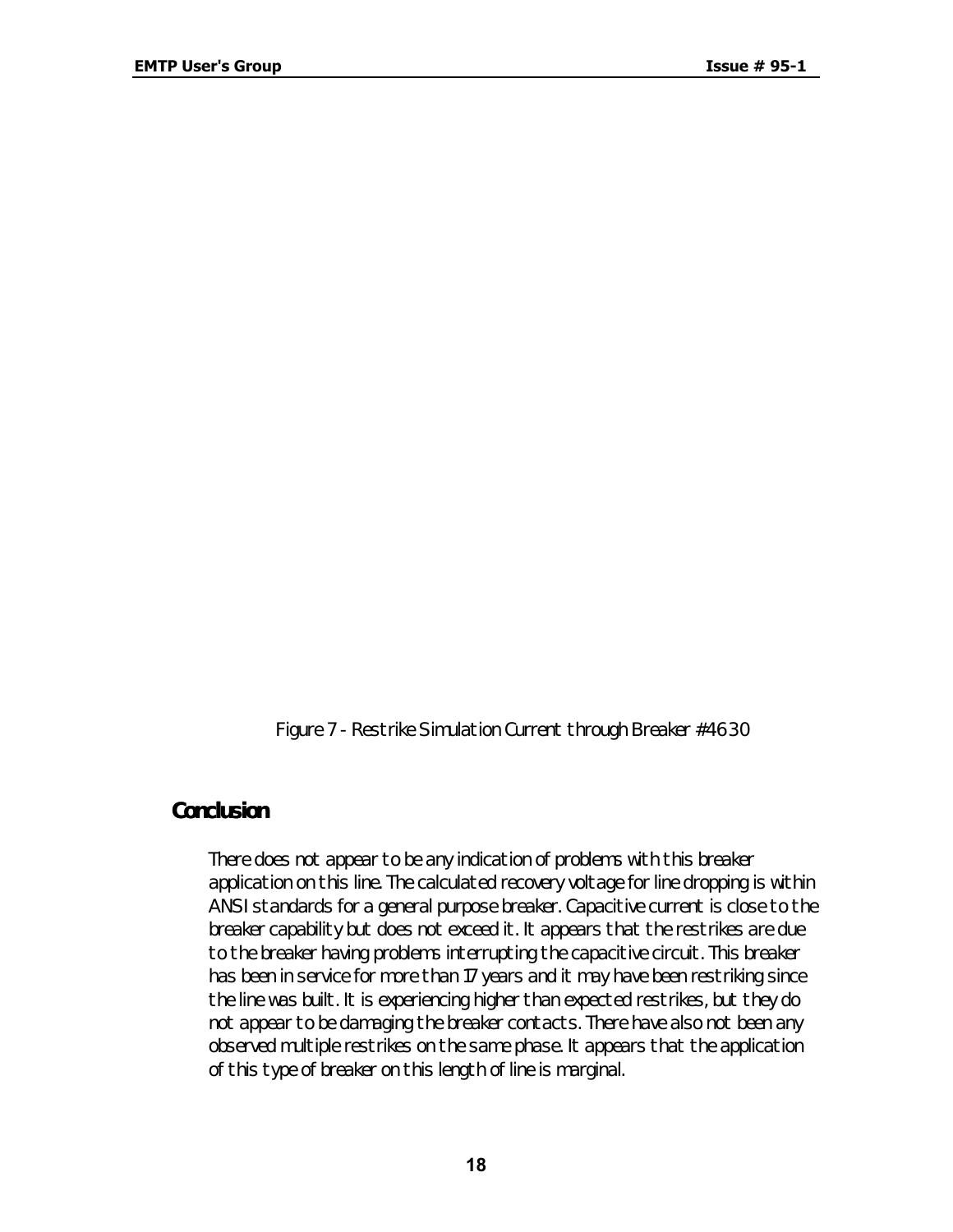Restrikes may also be occurring on other SFA breakers on the TU Electric 345 kV system. Additional monitoring of SFA breakers on the system is needed to determine if restrikes are occurring. Multiple restrikes on the same phase should be closely examined. The magnitude of the restrike current will vary based upon the length of the line. Contacts on restriking breakers should be closely examined during normal maintenance to see if there is any damage.

#### *Possible Solutions*

If restrikes are still a concern or are damaging the contacts then one or more of the following solutions should be considered:

- Install shunt reactors on the line side of the breaker. This will drain off the capacitive current and trapped charge. This may also reduce the need for preinsertion resistors.
- Swap this breaker with another breaker on the system. Tests showed that the type SF breaker with two interrupter heads on the Monticello end of this line appears to work without restrike. This breaker could be placed on a shorter line or one that has an autotransformer or shunt reactor attached to the line.
- Replace existing breaker with a definite purpose breaker. It has increased capacitive current interrupting capabilities.
- Replace existing breaker with a 550 kV breaker. The higher voltage classification has better electrical characteristics.

#### *Preinsertion Resistors*

A line energization switching study of 100 circuit breaker operations at random times shows that the switching surge flashover rate for this line is greater than 1%. Therefore, preinsertion resistors are necessary and should be maintained on this breaker.

#### *Additional Benefits from Study*

Although this study did not identify any specific problems it did provide some added benefits for future EMTP studies. Because of the need in this study, the procedures for developing accurate models for autotransformers and surge arresters have been developed. The increased detail model also helped to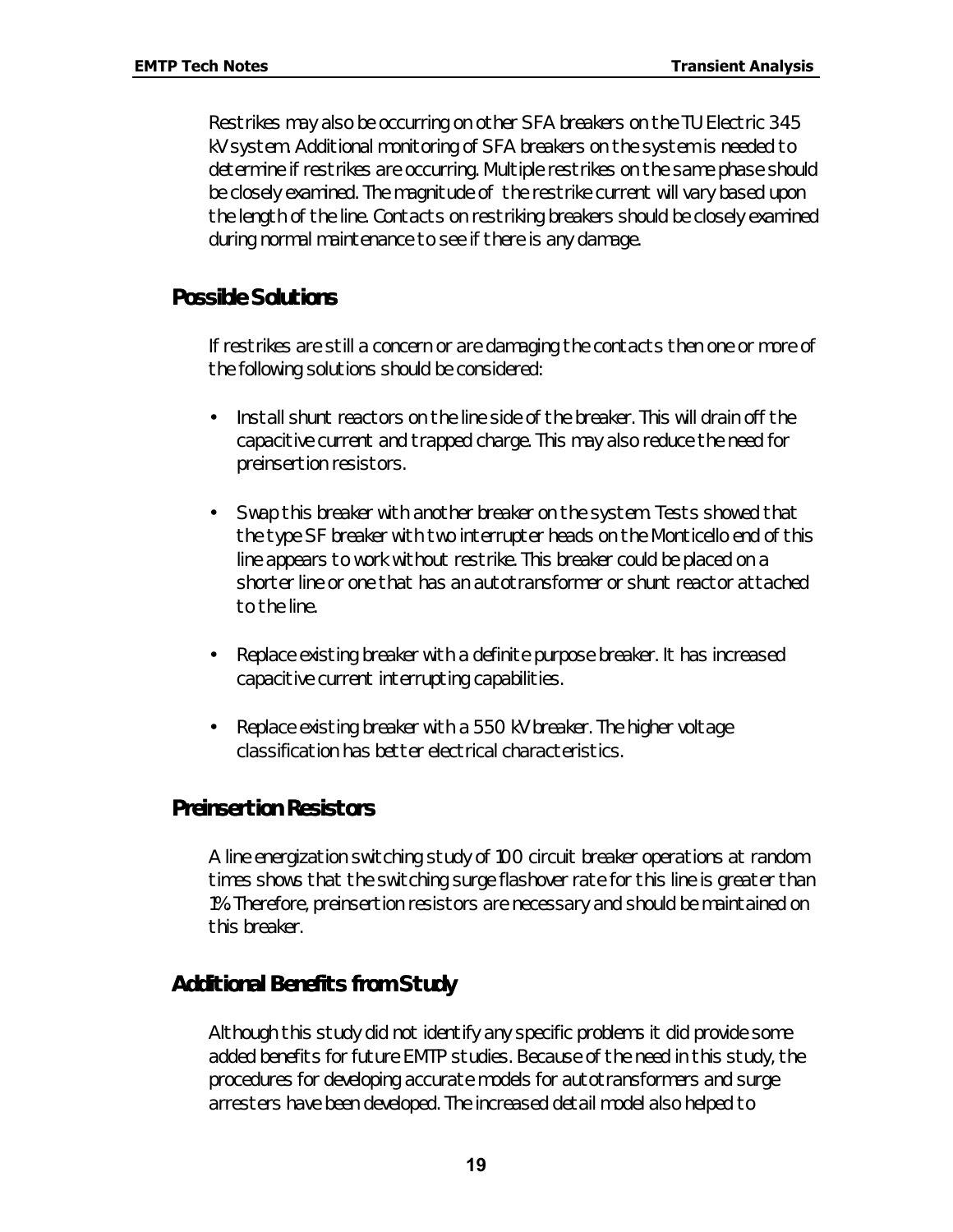provided confirmation of a reduced model for switching surge studies. The comparison to DFR measurements tested and confirmed the validity of our EMTP models. This study also expanded our knowledge of circuit breakers and transients that will provide more confidence in future studies.

> Kenneth A. Donohoo Sr. Engineer TU Electric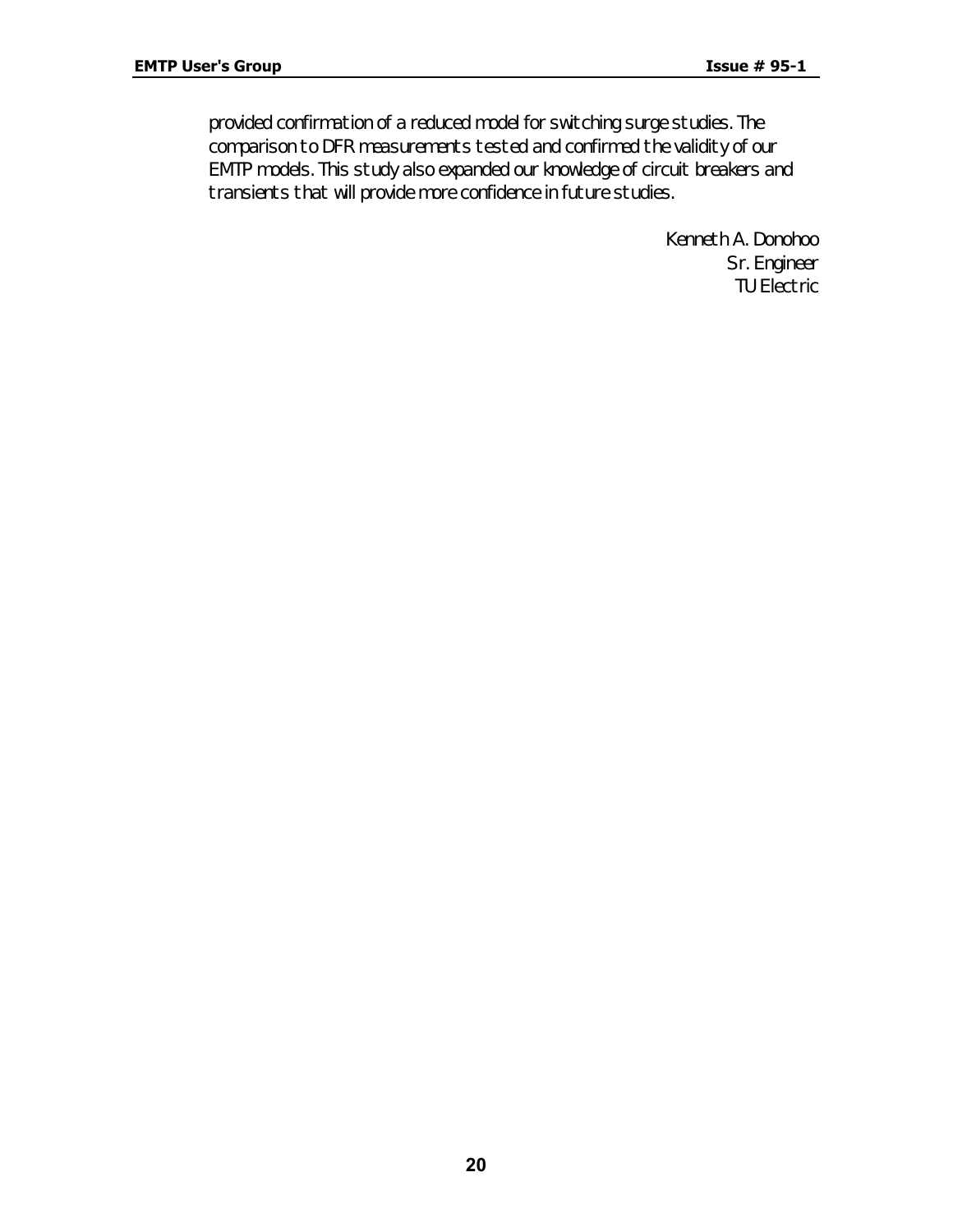# *Design and Analysis of a 12.5 kV Fifth Harmonic Filter*

#### *Introduction*

With the increase in harmonic generating loads on electric distribution systems, utilities will be faced with the occasional need to install direct harmonic control on distribution circuits to prevent excessive harmonic distortion levels from occurring, especially where parallel resonance conditions are probable. Even if resonance is not a concern, harmonic control still may be necessary on selected circuits where a utility has committed to meeting the voltage distortion recommendations of IEEE Std 519-1992.

## *Background*

In the #93-2 issue of the *HarmFlo+ Tech Notes*, Phill Zimmers and Carl Miller, Western Resources, detailed a case study of a plastic's extrusion facility in Wichita, KS with approximately 2000 kW of 6-pulse DC drives. The Plant, which is primary metered, is served by three customer-owned distribution pad-mount transformers. The case study discusses the problems of handling the **fifth harmonic currents** from these drives by the 12.5 kV distribution circuit and the 10.5 MVA substation serving the plant and the other loads on the feeder. As power factor correction capacitors on the utility distribution line are added in response to seasonal and daily load changes, a severe **fifth harmonic resonanace** develops when a total 3000 kVAr is on line. The resonance causes the feeder current THD to exceed 50% and the voltage THD to exceed 10%. The substation transformer must be derated to 80% of its capacity under these conditions. This, of course, is not tolerable and a solution to the resonance condition had to be found. A temporary Band-Aid was to limit the amount of capacitors permitted on line, awaiting a more permanent solution.

As detailed in the #93-2 issue, the preferred solution was for the customer to install 480 volt harmonic filters in the plant. SuperHarm modeling showed this could be very effective, and economic analysis indicated a fast payback to the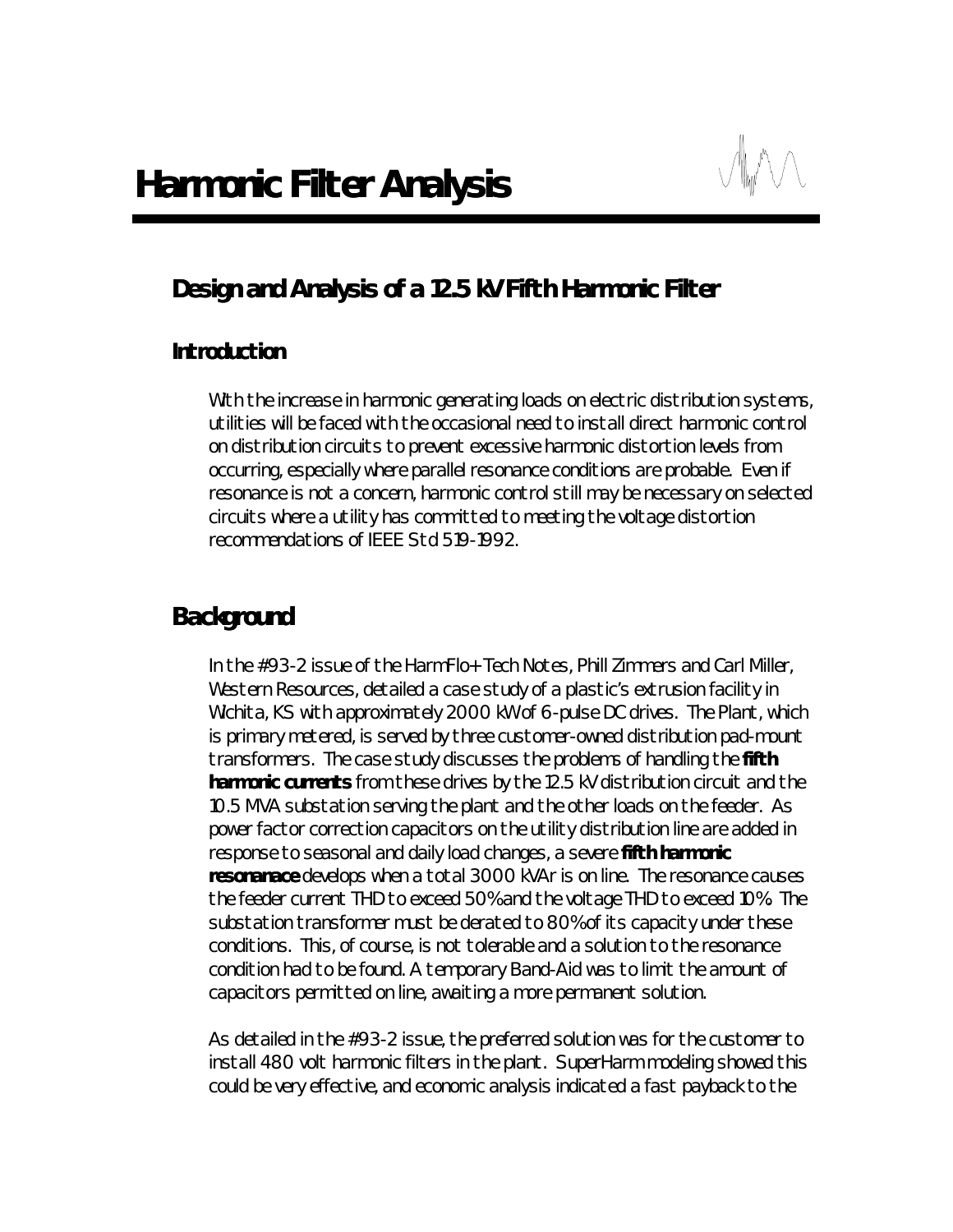customer through reduced power factor penalties on their power bill (less than 2.5 years.) However, after considerable time and effort working with the customer in *mutual* good faith, it came down to the fact that they would not be able to finance the installation of low-side filters. *An alternative would be necessary!*

At this point, the decision was made by Western Resources to install a **fifth harmonic filter** on the 12.5 kV distribution circuit nearby the plant. The placement of the filter would be on the source side of the customer's meter, so they would continue to be subject to the billing power factor penalty. It also was decided to design the filter bank using **typical construction methods** and standards already familiar to our line crews and operators. A pole-mounted, series filter bank consisting of a standard, switched capacitor bank and oil-filled reactors in a grounded-wye configuration was the chosen design. In order to analyze thoroughly both the steady state and transient (switching) activity to which the filter, and its associated fuses and arresters, would be subjected, we decided to model the circuit on EMTP.

# *Description of the System*

The plastics extrusion plant is served by a 12.5 kV electric distribution line and the three customer-owned 12.5 kV/480V 3 phase power transformers. DC motor drives in this facility range from 50 to 500 HP. They are all 6-pulse phase-controlled rectifiers, and consequently are rich in fifth harmonic load currents (Figure 1.) The distribution line, which also feeds many residential and small commercial loads, is approximately three miles in length. Several three phase distribution capacitor banks exist along this circuit to provide voltage support and power factor correction (Circuit drawing, Figure 2.) The source of this circuit is a 69/12.5 kV, 10.5 MVA FA (7.5 MVA OA) substation transformer which is 1.5 miles from the plastics plant.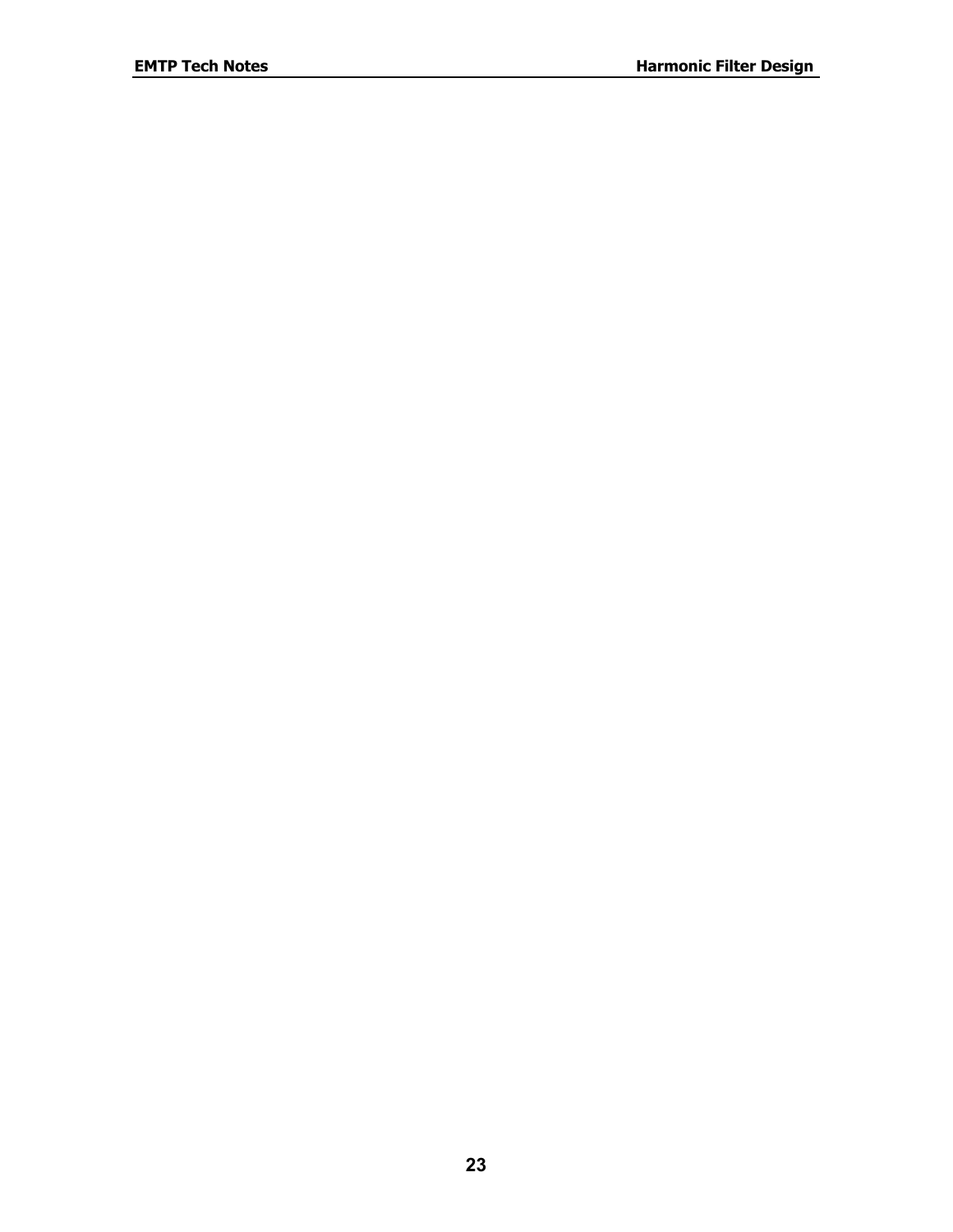# *Design of 12.5 kV Fifth Harmonic Filter*

The Electrotek Filter Design Worksheet, modified for a wye connected bank, was used to size elements of the filter bank (Figure 3). Design requirements were that it would be tuned to the 4.7th harmonic, and would need to provide approximately 1000 kVAr of reactive compensation to the circuit (thereby replacing an existing fixed capacitor banks.) The present load from the plastics plant is approximately 2000 kW with 20% average current THD. In order to allow for future expansion of the plant, 3000 kW with 20% average current THD was used as the design harmonic load. A conservative value of 2.5% voltage THD was used as the utility harmonic voltage source (i.e., the ambient voltage distortion level on the distribution system without the plant's load.)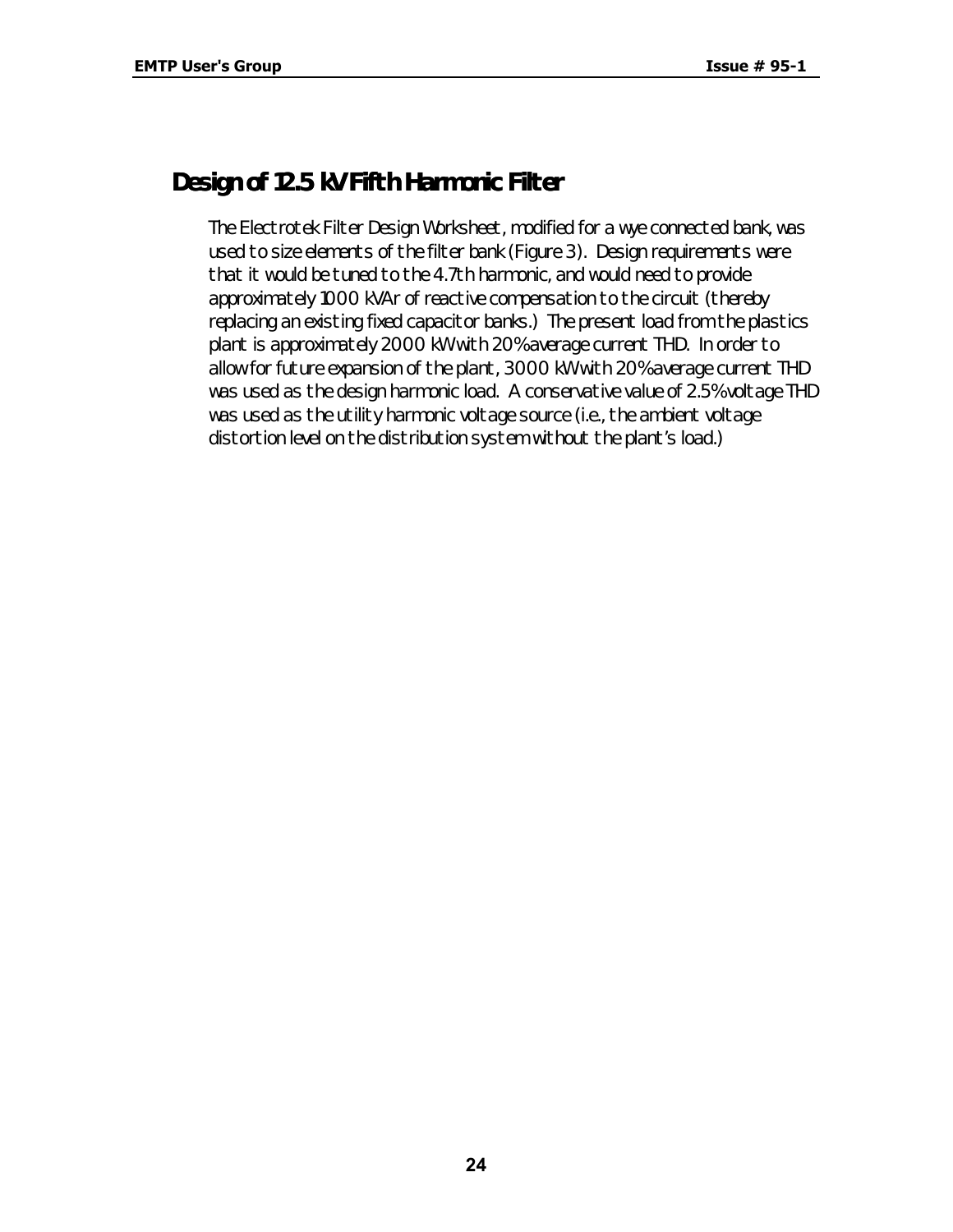In a series filter configuration, the *rms voltage drop* across the reactor shows up essentially as a *rms voltage rise* across the capacitor. As an example, for a filter operating at 7.2 kV line to ground, if the design current is sufficient to cause a 300 V drop across the reactor, the voltage across the capacitor will be the sum of the system voltage plus the voltage across the reactor -- 7.2 kV plus 300 V is 7.5 kV. The voltage rating of the capacitor must be adequate to operate under these conditions. The capacitor voltage rating for this design was chosen to be 7.96 kV. This keeps the capacitors operating well below the IEEE Std 18-1980 maximum allowable overload limits as shown on the spreadsheet. It also is a standard voltage rating supplied by capacitor manufacturers. Two-200 kVAr capacitors per phase are used to make up the 1200 kVAr filter bank. (Note: IEEE Std 1036-1992, *Guide for Application of Shunt Power Capacitors*, page 35, suggests not exceeding the 100% rated capacitor values during normal operating duties, reserving the overload capabilities of IEEE Std 18-1992 for contingency conditions.)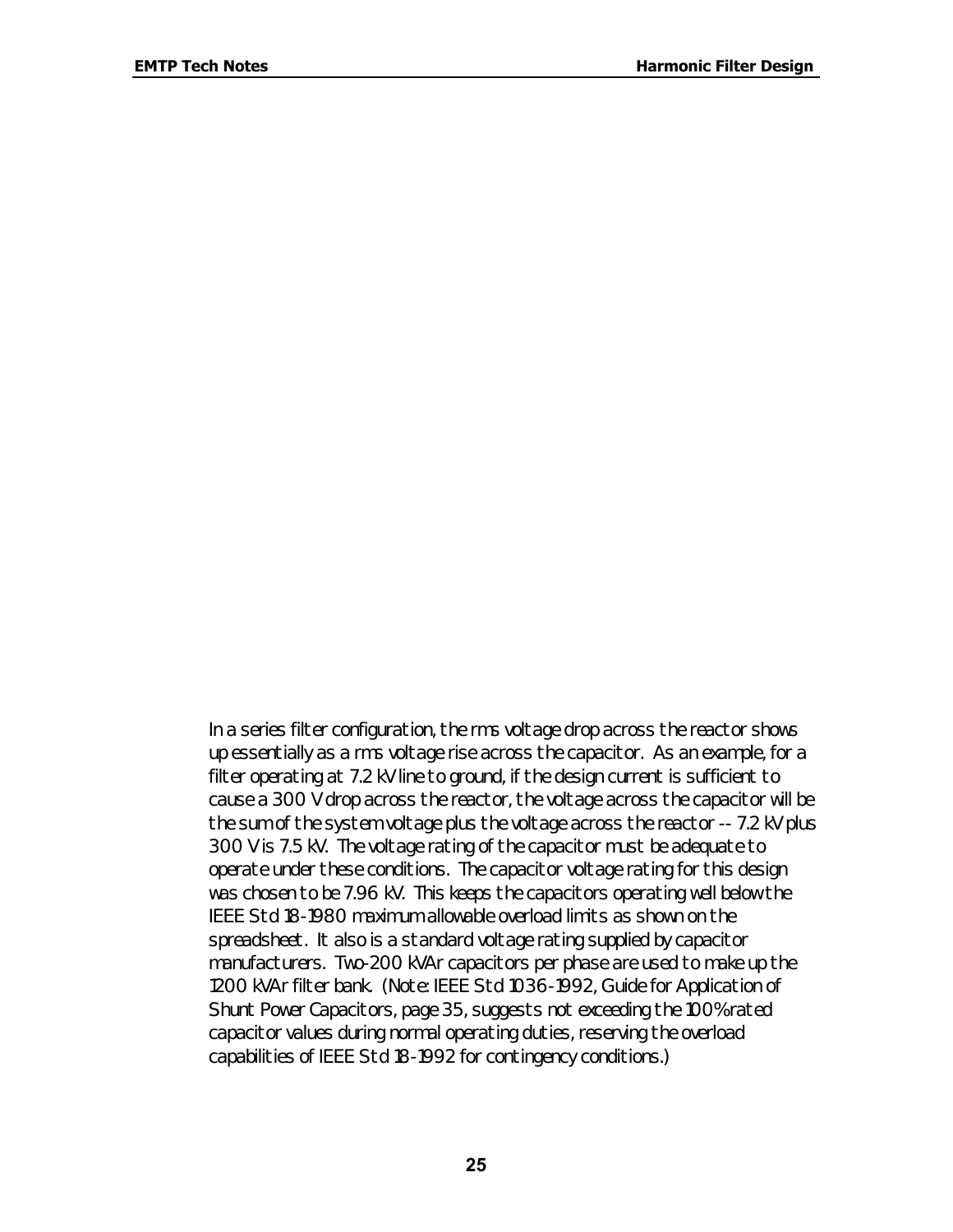The series inductance required per phase to tune the wye-connected bank to the 4.7th harmonic, as calculated by the spreadsheet, is 19 mH. At design operating conditions, with 64 A rms per phase though the filter, the maximum rms voltage across each reactor is 463 V. Oil-filled, 100 A rms, 5 kV, 75 kV BIL rated reactors with 3 kV MOV arresters were specified. The reduced voltage rating (below system voltage) is adequate because the reactors are installed on the low voltage (ground) side of the capacitors, and are solidly grounded at the wye connection point. Under design operating conditions, the filter bank will provide 1028 kVAr of reactive compensation at 60 Hz.

# *EMTP Used to Verify Design*

Once the filter parameters were established, we had several concerns about the performance of the filter, especially under dynamic conditions. We decided to use EMTP to model the circuit and test the design. The output of the model was compared to actual voltage and current recordings from the substation bus. Several cases were run simulating various levels of distribution capacitance on-line. Figure 4 shows the comparison of the actual recordings to the model predictions for 0 kVAr, 1200 kVAr, and 3000 kVAr on-line. The model was accurately predicting the various stages of harmonic resonance as capacitors were staged-in. Figure 5 shows the EMTP simulation of transient activity on the voltage and current in the substation as the filter is energized while 3000 kVAr is on-line. According to the model, the filter should be very effective in eliminating the harmonic resonance condition.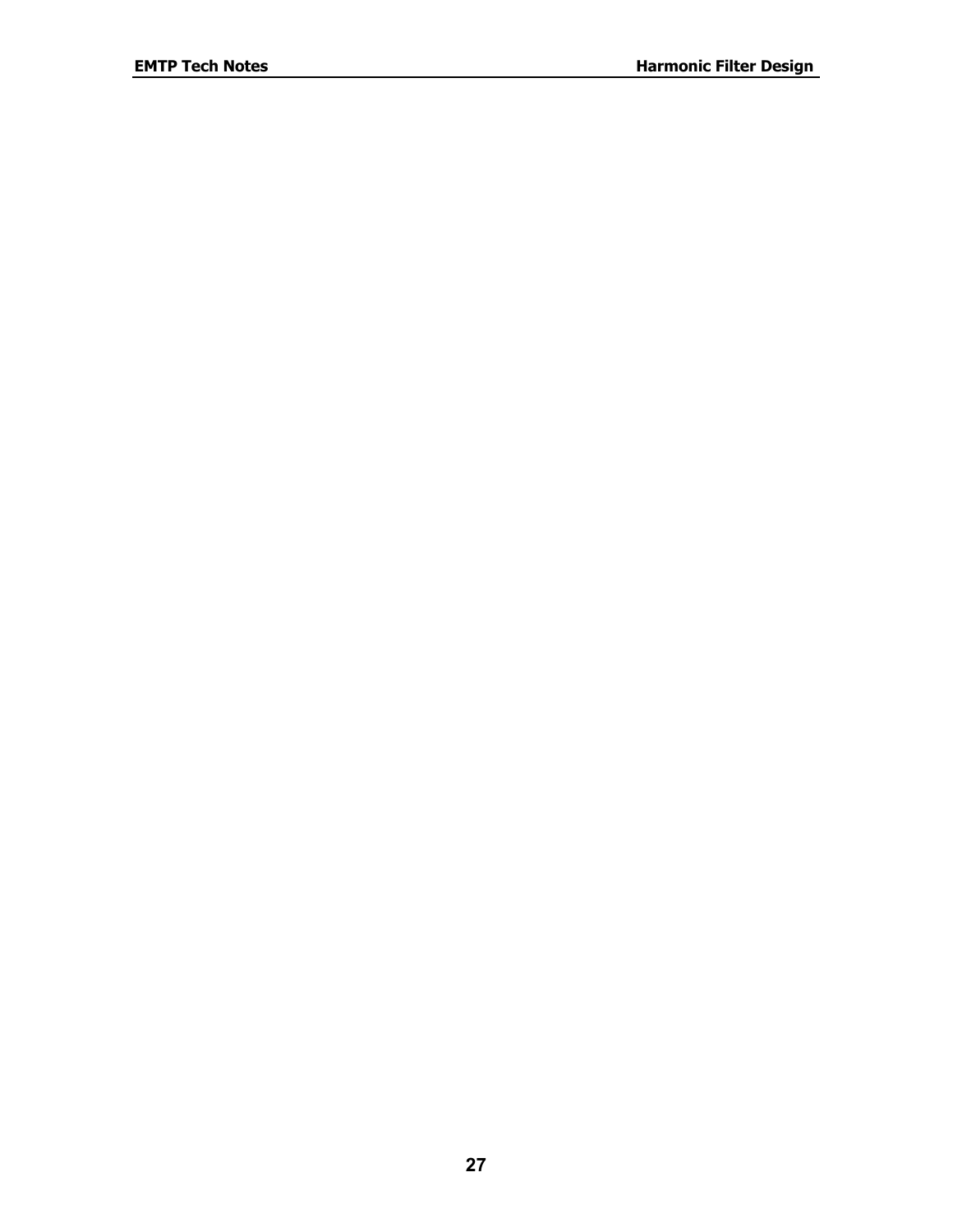Another concern was the ability of the 3 kV MOV arresters to protect the reactors under two specific transient conditions -- during the filter energizing, and in the event of a fault at or in a capacitor. Both of these conditions were modeled on EMTP. Figure 6 shows the initial energizing activity of the filter- both the current through the filter and the voltage across the reactor. The 3 kV MOV arrester will clamp the voltage initially, however since steady state is reached in approximately 50 mseconds, the Temporary Overvoltage Capability (TOC) of this distribution class arrester will not be exceeded.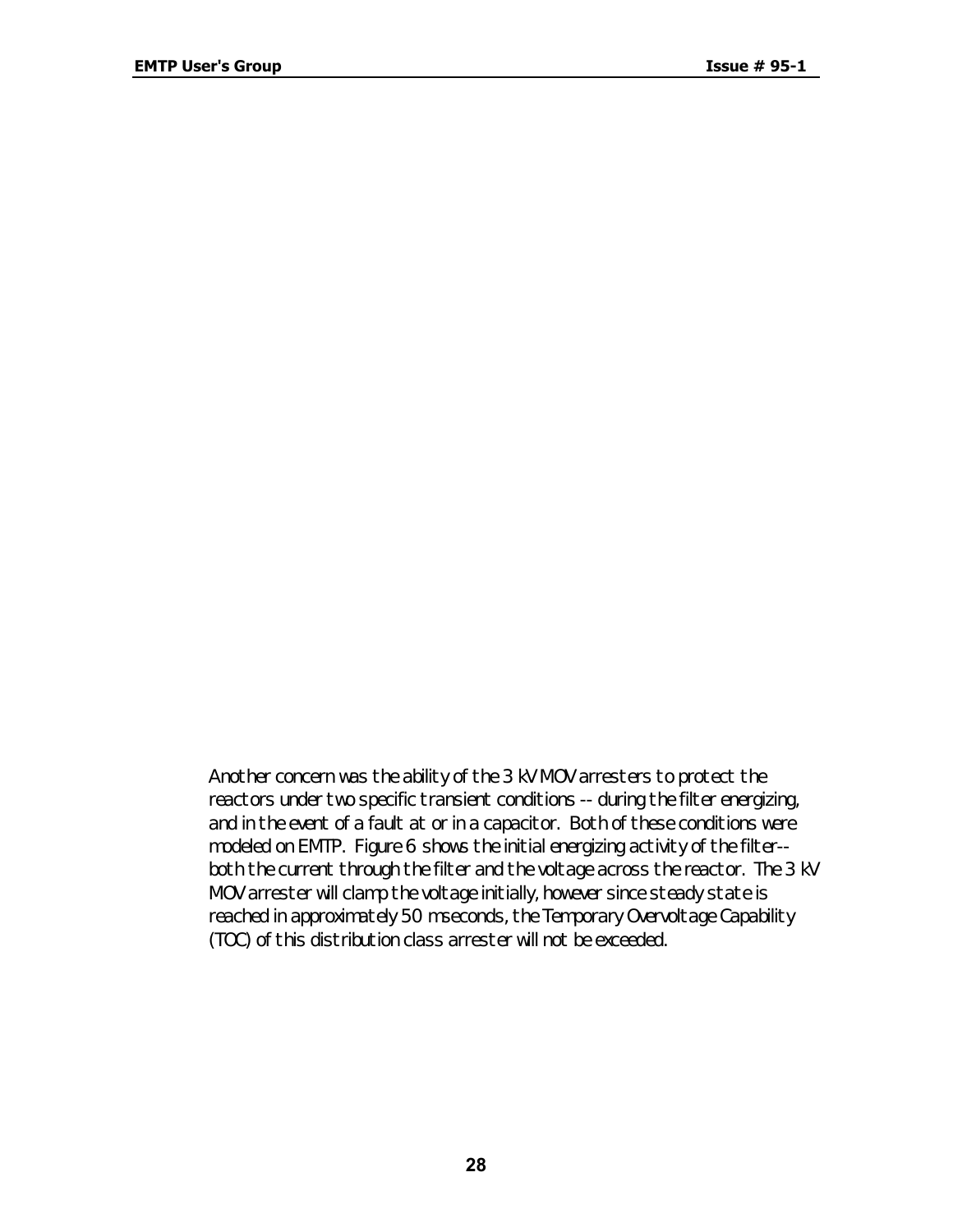Each phase of the filter is fused with an 80T expulsion link. In the event of a bushing-to-bushing bolted fault across the capacitor that does not go to ground, line voltage would be applied to the reactor and arrester. According to the EMTP model, this causes 780 amps of fault current to flow through the reactor, resulting in 5.6 kV being seen at the 3 kV arrester. It will take approximately 1 second for the fuse to clear. This will exceed the TOC of the arrester, probably causing it to fail. The reactor with its 75 kV BIL rating will not be damaged. Two solutions to this are to use current limiting line fuses, or to install 5 kV arresters in place of the 3 kV. Neither of these are standard equipment for this company. Recognizing the fact that this situation does exist, from a practical view point, it is unlikely that a fault at the capacitor could exist across the bushings without going to ground. If the fault does go to ground, the reactor and arrester are essentially bypassed. With this consideration in mind, it was decided to stay with the original design.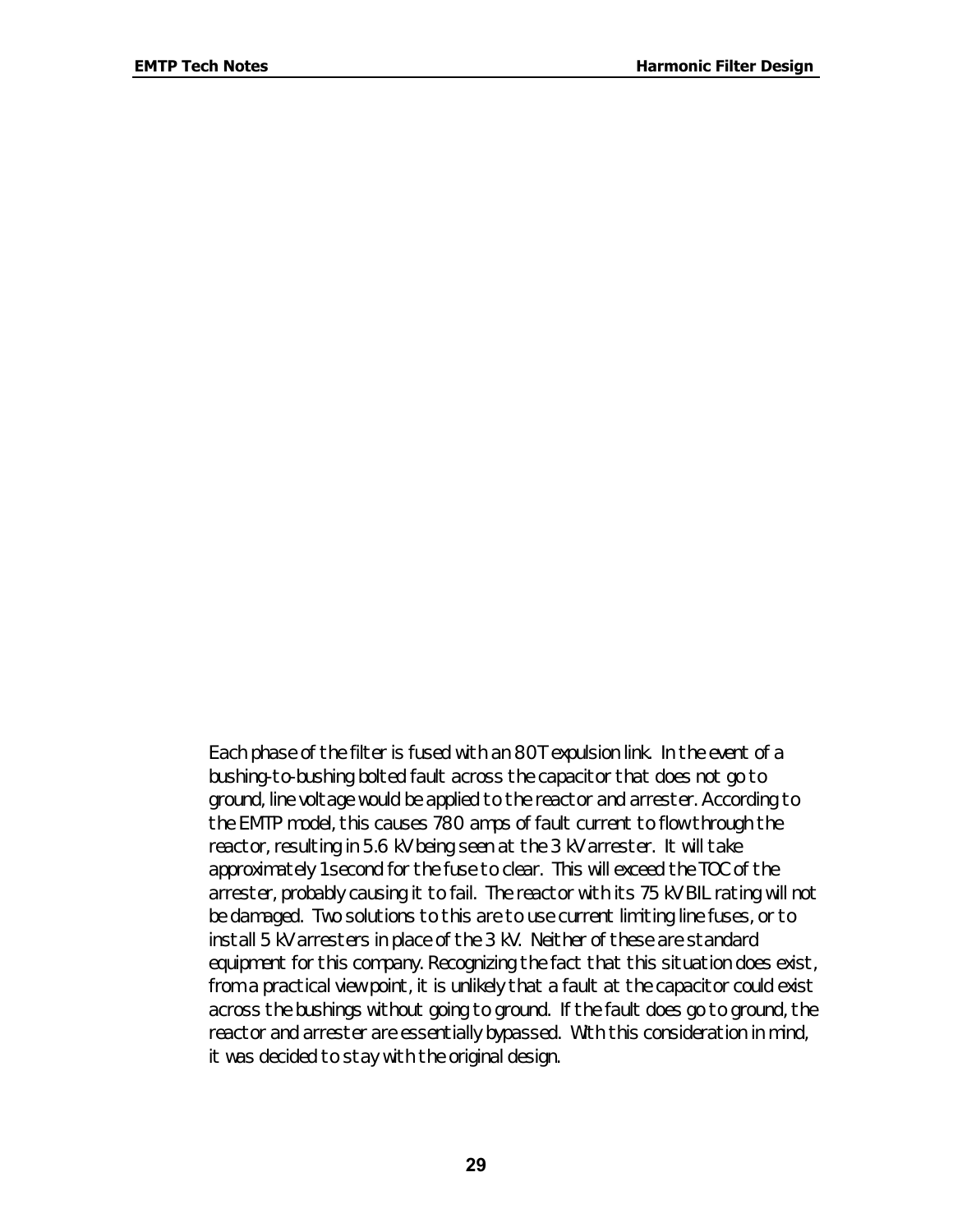# *Results of the Filter Installation*

The filter was installed on the main circuit, approximately 20 feet from the three-phase branch to the plastics plant, toward the source. It was energized on November 7, 1994 (Figure 7 - photo). A BMI 3030 power analyzer and a BMI 8800 disturbance analyzer were installed at the substation bus to record the before and after steady state data, as well as the transient activity resulting from energizing the filter. A Fluke 41 harmonic meter was used to measure the series current through the filter. The before snapshot (prior to energizing the filter showed an average voltage distortion level of 4.4% and an average current distortion level of 21.1%. The current spectrum showed 19% or 32 amps of 5th harmonic current (phase 'a".) There were two distribution capacitor banks on line at that time -- a total of 2100 kVAr ( a 900 and a 1200). Figure 8 shows this **initial data**. Overlaid on the before waveshapes are the EMTP projections for similar conditions -- a very good match!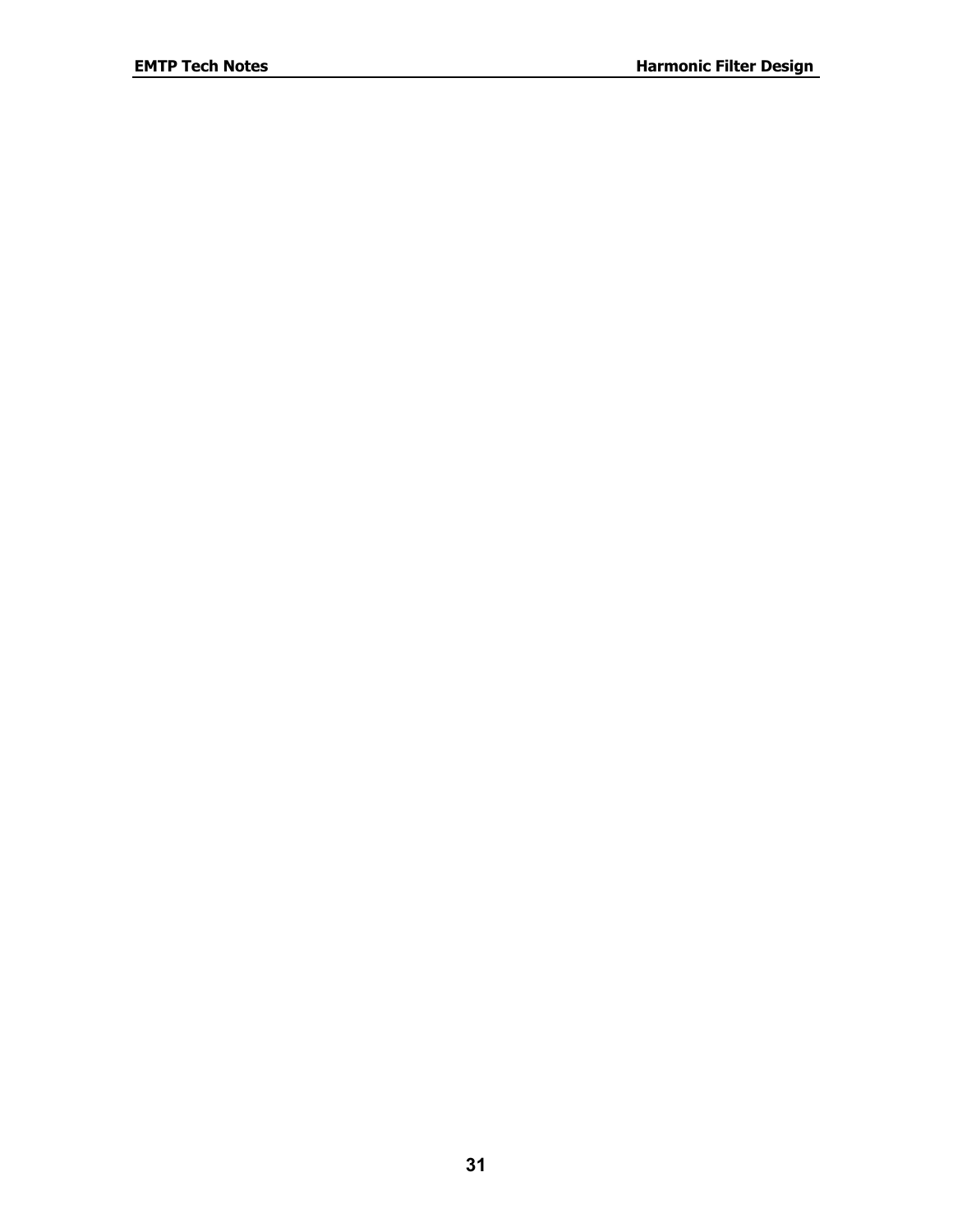The BMI 8800 disturbance analyzer recorded the filter energizing event as a waveshape fault. Single phase oil switches are used at the filter which causes each phase to close at slightly different times -- several cycles apart. Figure 9 shows the waveshape fault recorded at the substation as phase 'c' closed (phases 'a' and 'b' had closed a cycle or two previous to this.) **The fifth harmonic** is obvious in the current just prior to the close event. A slight capacitor switching transient can be seen on the voltage waveshape as the filter is energized. Within 1.5 cycles, the **fifth harmonic** component in the current is no longer evident. *The filter has eliminated the resonance condition!*

A subsequent snapshot of the voltage and current waveshapes approximately two minutes after the filter was energized verifies that the resonance has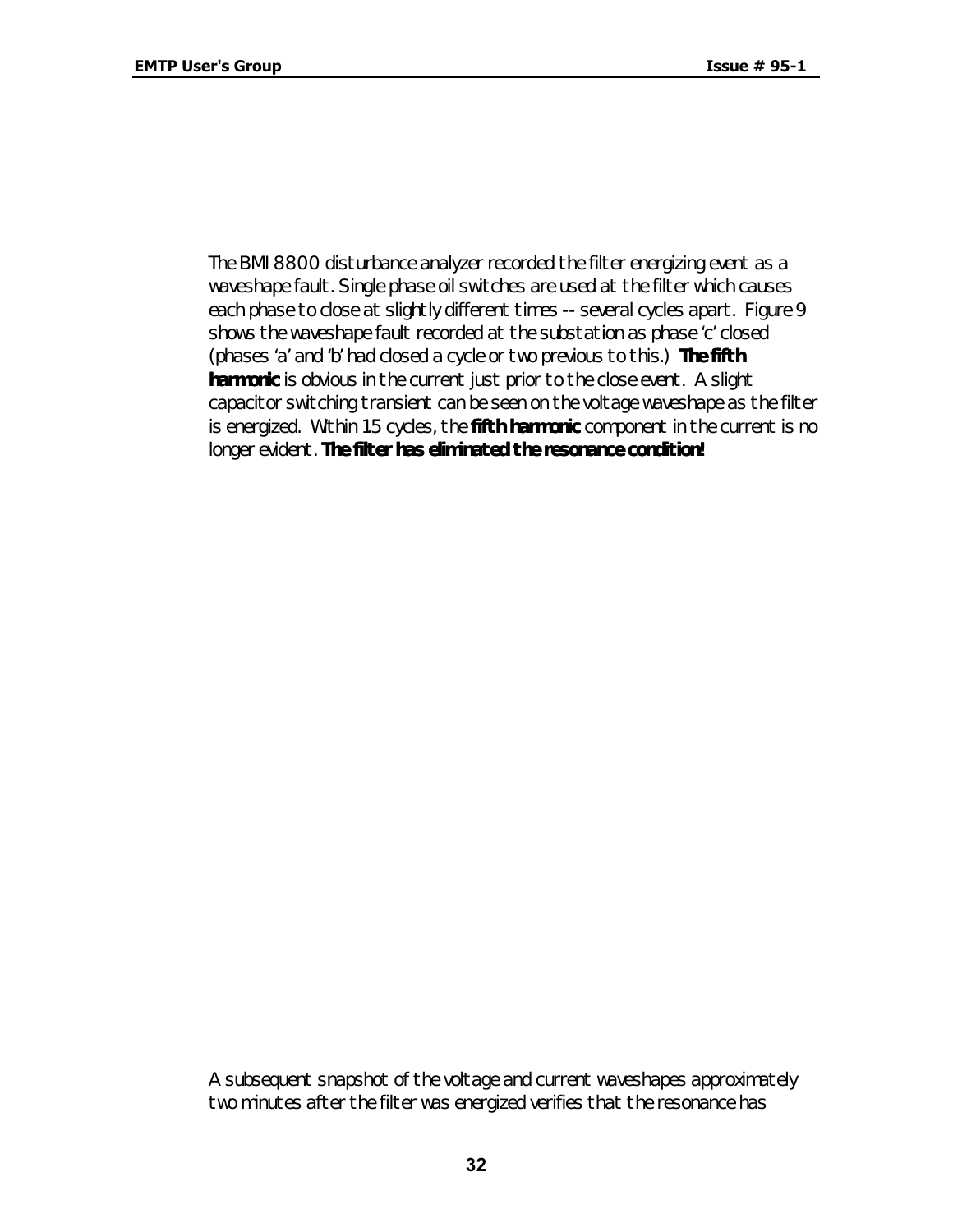indeed been eliminated. Current distortion has been reduced from 21.1% down to 6.8% (now dominated by the third harmonic), and the voltage distortion was reduced from 4.4% to 1.1% (Figure 10). Overlaid on this graph is the EMTP model waveshape predictions for similar conditions. Note again the excellent match. The reactive power measurements from the BMI 3030 indicated that 1029 kVAr has been added to the circuit. The Electrotek Filter Design Worksheet had predicted 1028 kVAr of additional compensation, and the EMTP model had predicted 1029 kVAr. There was approximately 3100 kVAr of compensation on line at that time. Recall from the *Background* section of this report that this was the **worst** condition for resonance prior to the installation of the filter.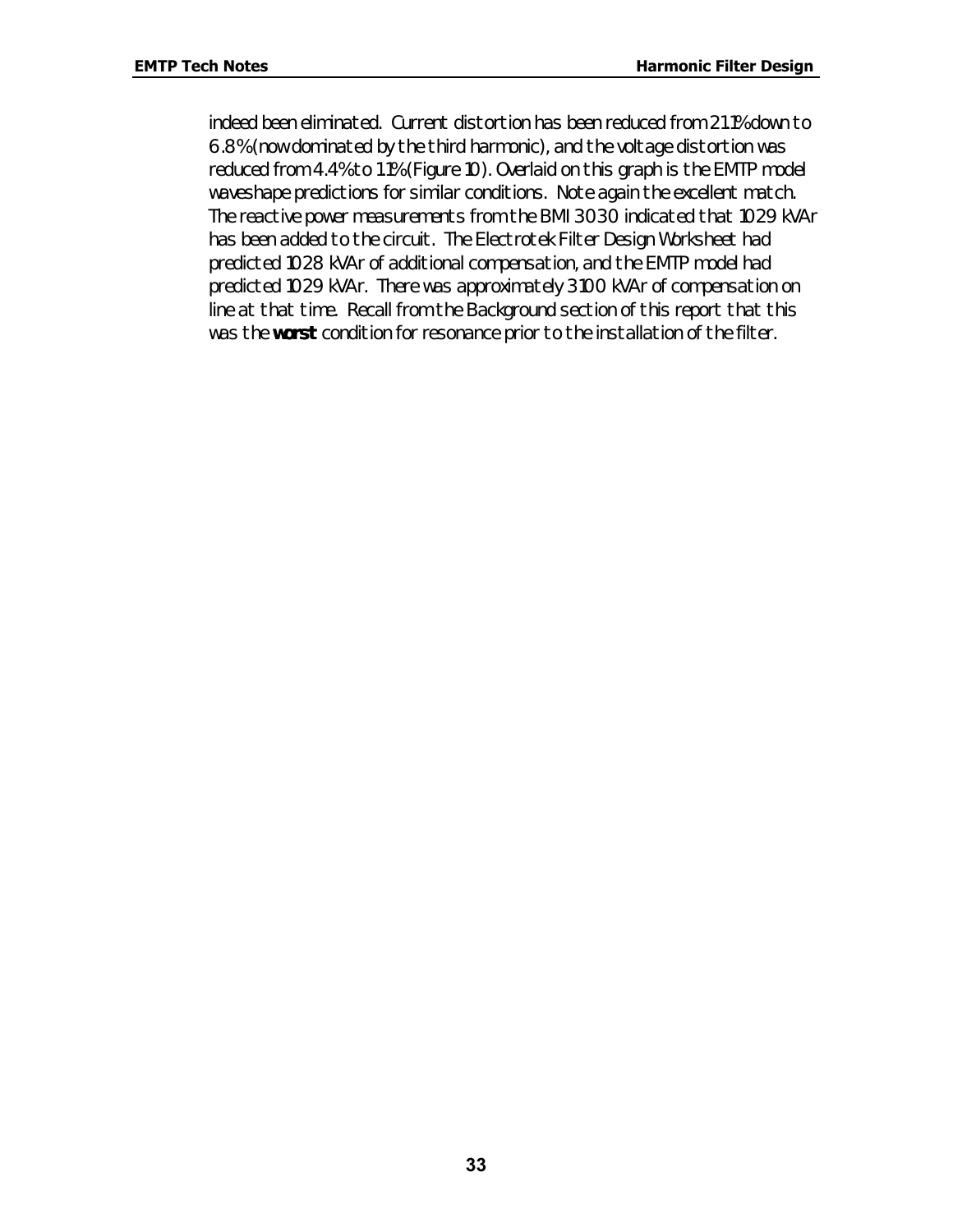Without the filter in place and with that amount of compensation on line, we would have expected current distortion levels in excess of 50% and voltage distortion in excess of 10%, along with a significant loss in transformer capacity due to derating. The filter completely eliminated these problems!

Finally, measurements and snapshots were taken at the filter itself with the Fluke 41 single phase harmonic meter. Measurements of the currents were made in each phase leg to ensure balance. They each were conducting 52 Arms -- the current spectrum showed 50 A of fundamental and 13 A of fifth harmonic current. Of course, the fifth harmonic content is a function of the amount of harmonic loads (DC drives) the customer was using at that time. The filter has been designed to handle significantly more harmonic current to allow for contingencies and future expansion of the customer's load. The design called for a minimum of 43 A of harmonic current capacity in the filter. At the current conditions, the filter is operating well within its capability limits. Figure 11 shows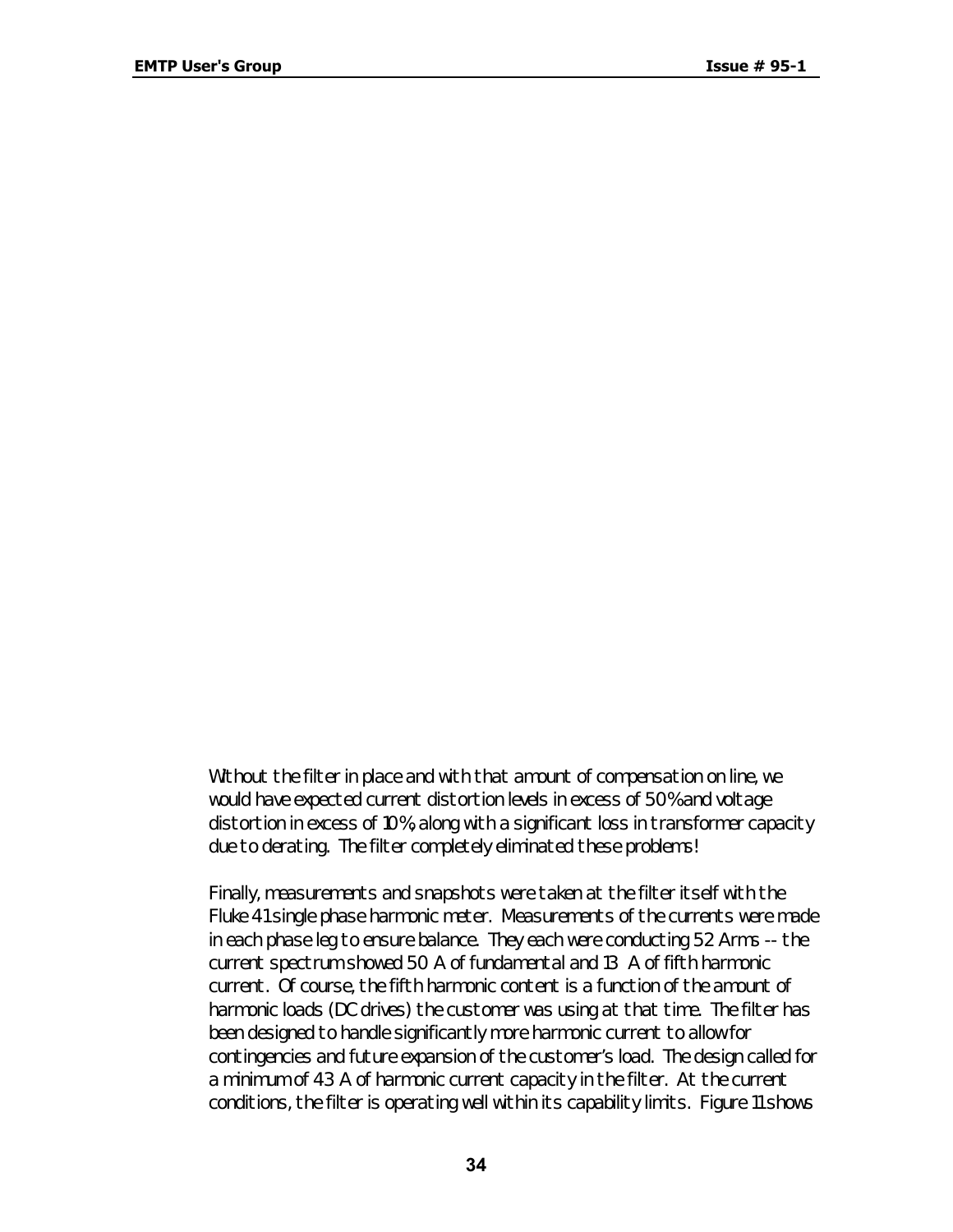that snapshot of the current through the filter. Overlaid on this again is the EMTP model prediction for similar harmonic load conditions -- another excellent match.

#### *Conclusion*

EMTP, SuperHarm, and the Electrotek Filter Design Worksheet all proved to be the perfect analytical tools to design and simulate the operation and effects of a distribution line harmonic filter. **EMTP** was especially useful in analyzing the transient activity due to switching and faults.

We are pleased with the performance of the filter and expect to get many years of good service from it. This 1200 kVAr, 12.5 kV filter bank cost approximately thirty thousand dollars installed. The cost of low-side filtering by the customer was estimated at approximately **five times** that much. In cases as this one, where the service distribution transformers are customer-owned or of sufficient capacity to not be a concern, this certainly is a cost effective solution to distribution harmonic resonance problems.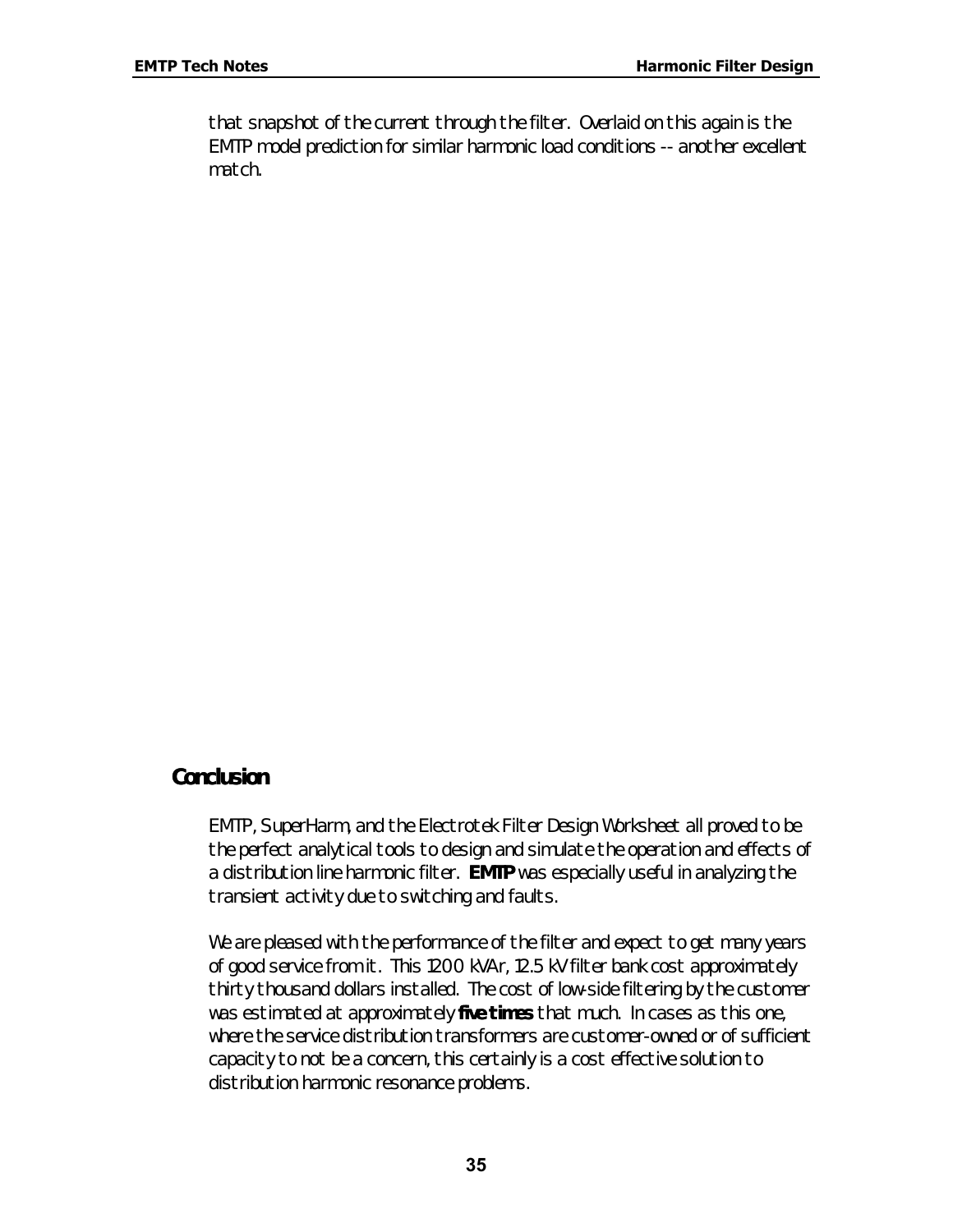Bill Winnerling, Manager, Power Technology Center; Phill Zimmers, Sr. Engineer, Western Resources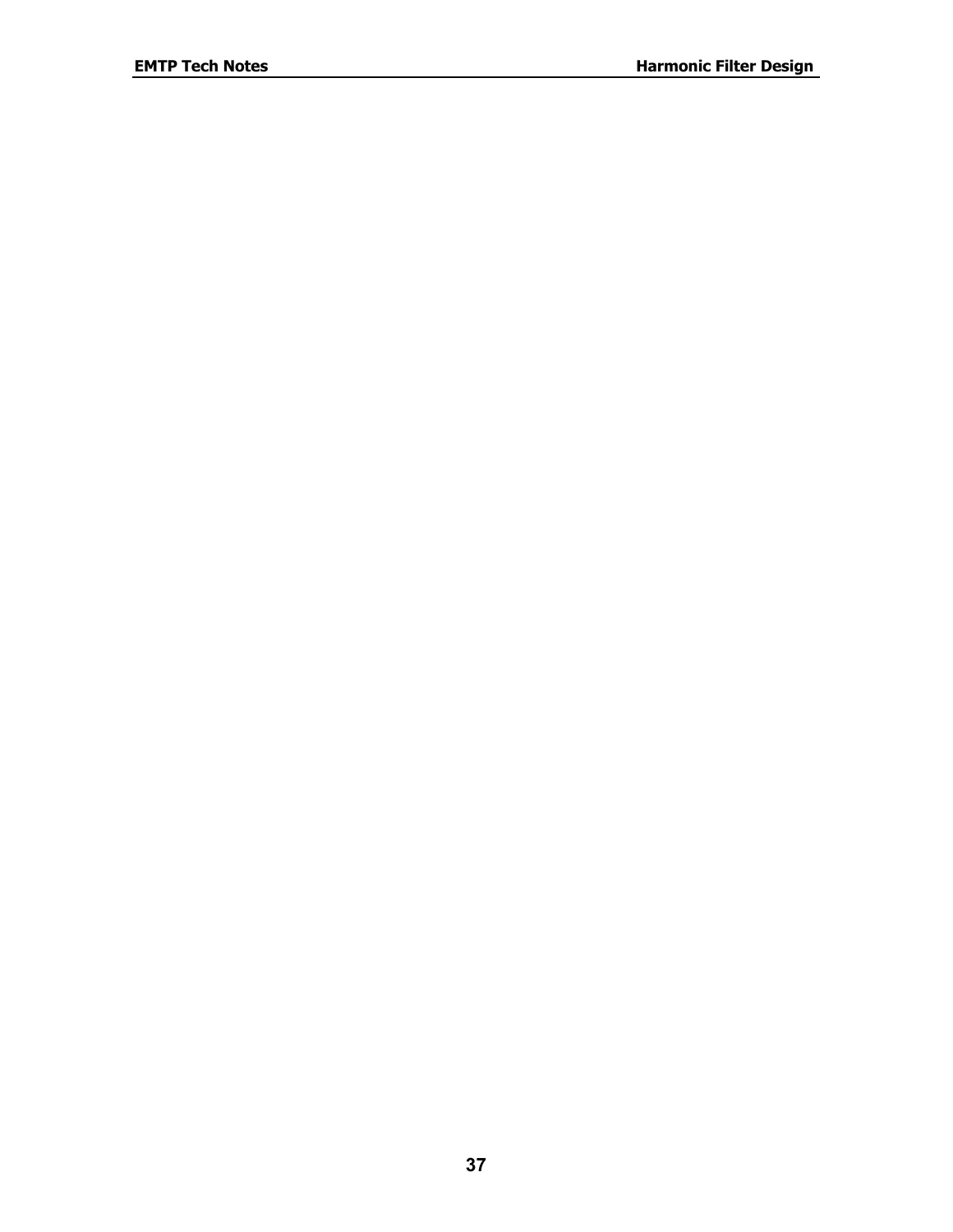# *Use of Universal Machine Model and TACS in EMTP*

The Electrical Engineering Department at Clemson University, Clemson, SC, requires graduate students with a focus in Power Engineering to take a graduate course entitled. "Power System Transients". At the backbone of this course, is the use of EMTP as the fundamental simulation tool for transient phenomena on power systems. Not only does the course cover modeling of basic circuit elements, but also the modeling of machines and control schemes using EMTP's built in Universal Machine (UM) module and TACS.

A simple example that combines the use of the Universal Machine Module and TACS is the modeling of an induction machine and a drive system that is used to control the speed of the machine [1]. This simple example can then be the basis for an extensive analysis into the behavior of machines and drive systems under certain transient conditions such as during voltage sags.

The following are two examples which are presented to students as a starting point for more advanced simulation exercises.

#### *Induction motor simulation using Universal Machine Module*

A three phase squirrel cage induction motor is simulated as a type 3 (UM) machine in EMTP. A simple network as shown in Figure 1 can be used to illustrate startup characteristics of an induction motor under no load conditions. The mechanical network models the moment of inertia (M1), friction and widage losses (damping, D1. and load torque. The moment of inertia is modeled by a capacitor, whereas the load torque is modeled by a current source of very low frequency, so that during the simulation it is practically constant. The resistor used to mold the friction losses can be calculated using a knowledge of the power loss (due to friction at rated speed, and by assuming that the loss varies linearly versus speed. For example, if the losses are 2 KW at a rated speed of 3% slip for a 4-pole machine, then the friction coefficient, B is given by :

| where           | $B=2KW/\omega_{\text{rated}}^2N-M-s/rad$            |
|-----------------|-----------------------------------------------------|
|                 | $\omega_{\text{rad}}$ =0.97*1800*2* $\pi$ /60 rad/2 |
| which gives us, | $B = 0.06$ N-M-s/rad                                |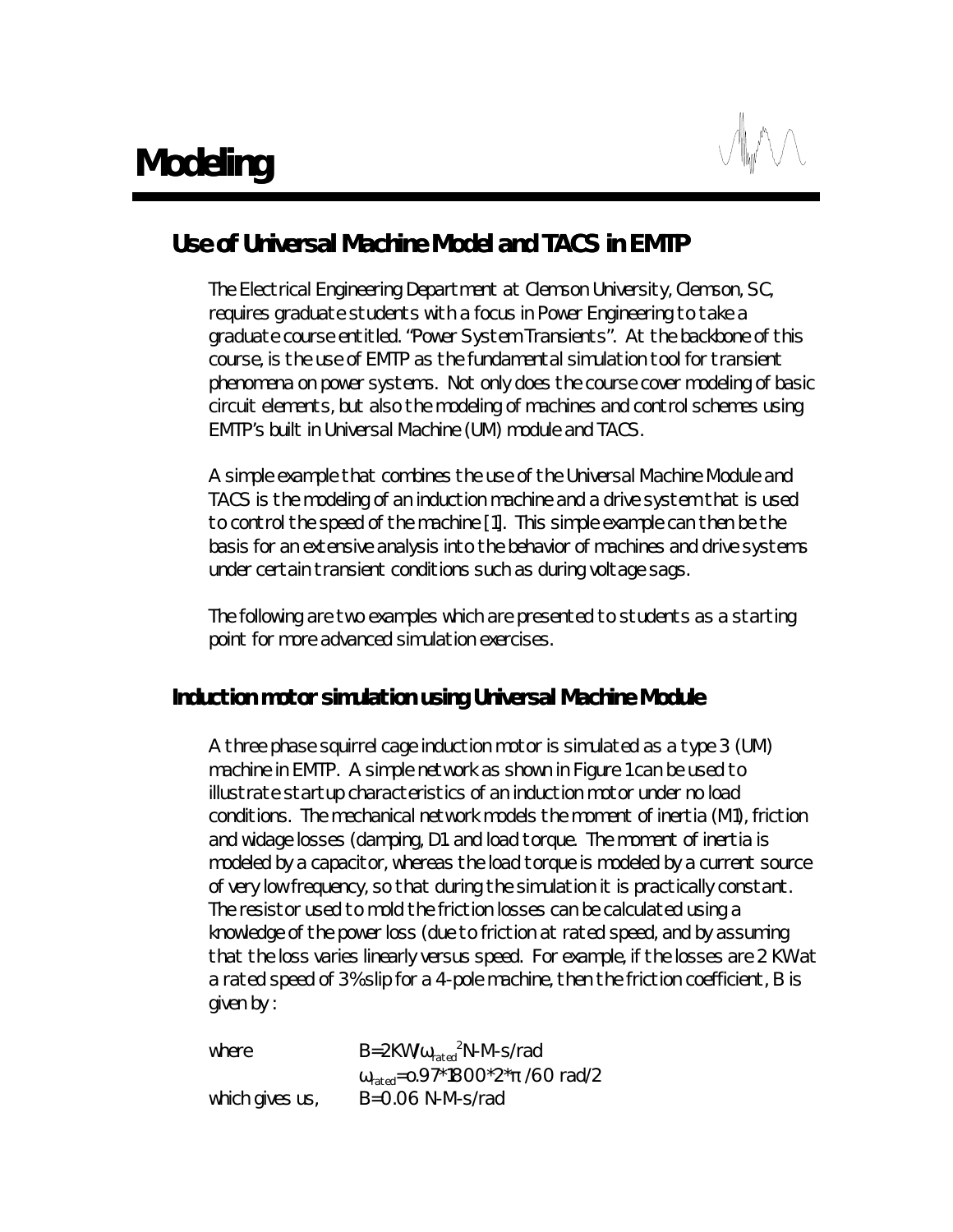therefore,  $R=1/B = 16.67 \Omega$ 



*Figure 1 - Induction Motor Model*

No load startup of the machine is accomplished by using the "decoupled" mode of initialization as opposed to "automatic" initialization. Decoupled initialization requires the specification of initial machine currents and speed which is all taken to be zero. Figures 2 and 3 illustrate the torque and speed transients. As expected the torque settles to no load values while the speed settles close to its synchronous value.

*Figure 2 - Motor Startup (no load) torque characteristics*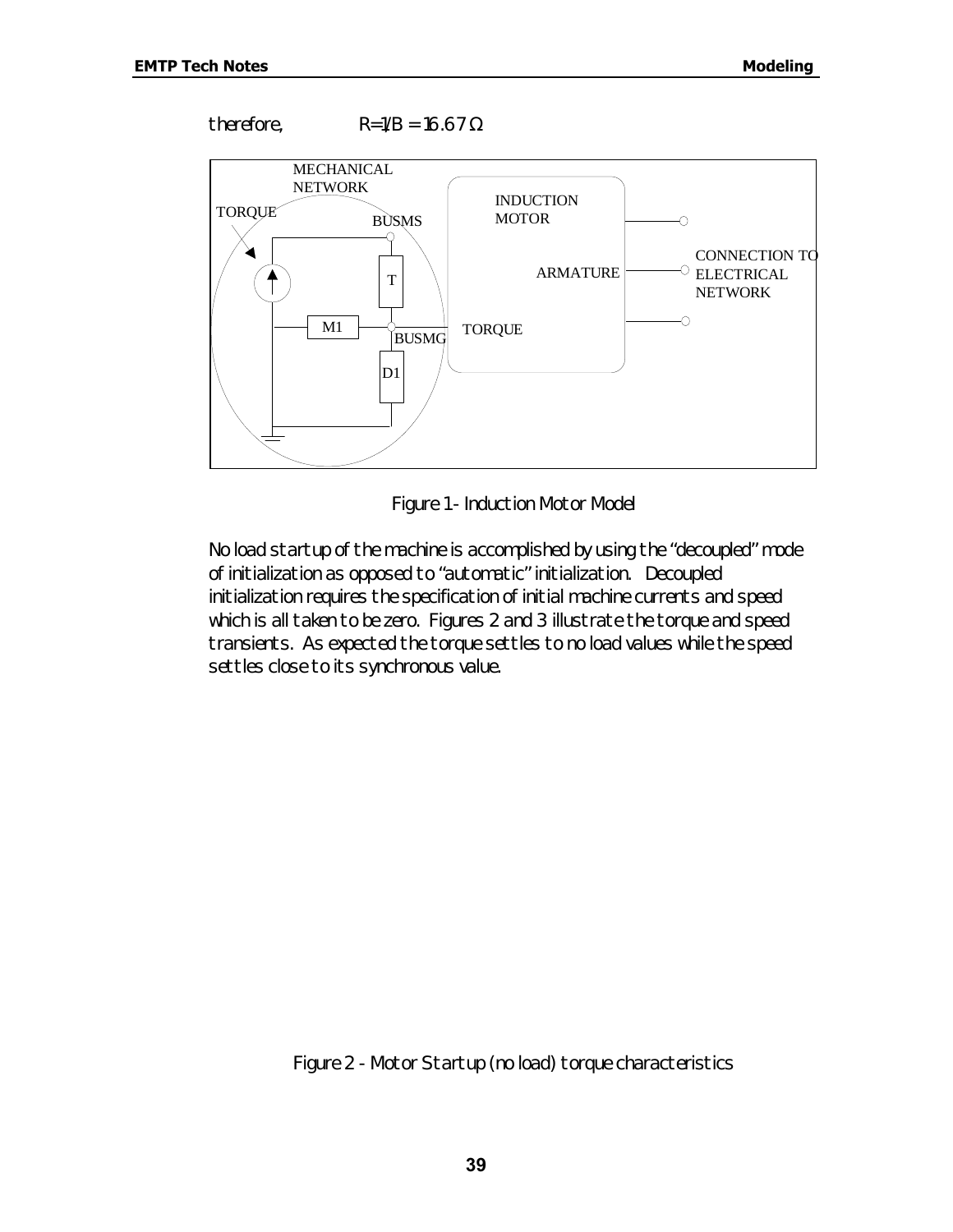*Figure 3 - Motor Startup (noload speed characteristics)*

#### *Line Frequency Variable Voltage Drive Simulation Using TACS*

The use of TACS as an algebraic and logical processing unit is illustrated through a simple drive model. The main purpose of this example is to show the student how TACS is used to generate gate pulses for thyristors which are the main elements in the drive circuit.

The line frequency variable voltage drive circuit model is shown in Figure 4. It is essentially comprised of a pair of thyristors back-to-back on each phase. The gate pulses for these thyristors are generated using the logic illustrated in Figure 5. This control scheme is simulated in TACS by using the integrator block (device code 58) which integrates a step function to produce a ramp. The integrator is also controlled by the bus voltage which forces the ramp to zero every time the voltage goes negative. In this manner, a saw tooth function is generated. This function is compared to a set value to produce a set of pulses whose width is then modified by certain logical operations. This leads to the final gate pulse (see Figure 6) which is the input to a type 11 switch (thyristor).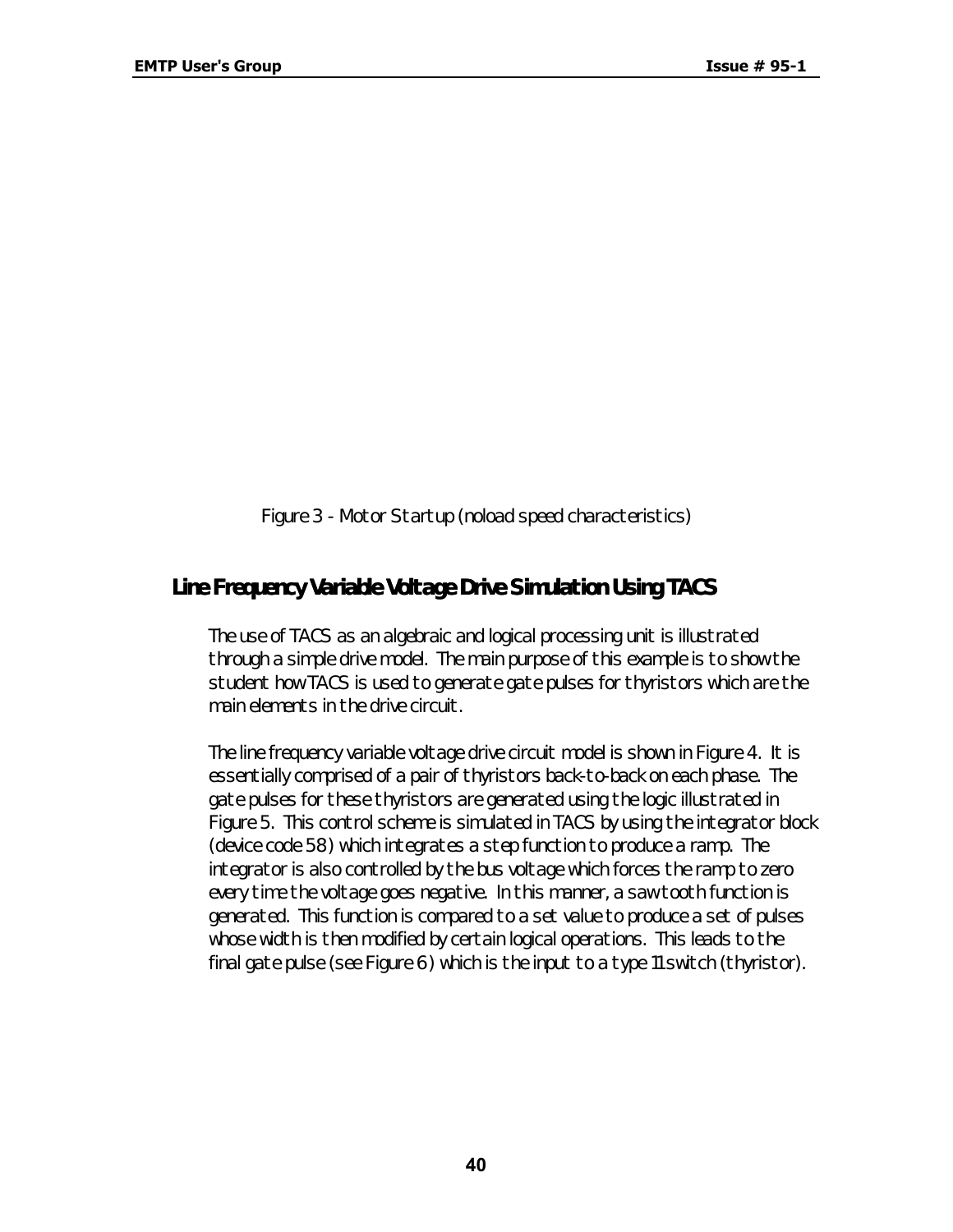





*Figure 5 - Control Scheme Used to Generate Gate Pulses*

*Figure 6 - Gate Pulse*

Final 7 and 8 shows the current and voltage at the motor terminals. As expected, one sees the notching effect in the voltage and the high levels of current harmonics generated by the drive.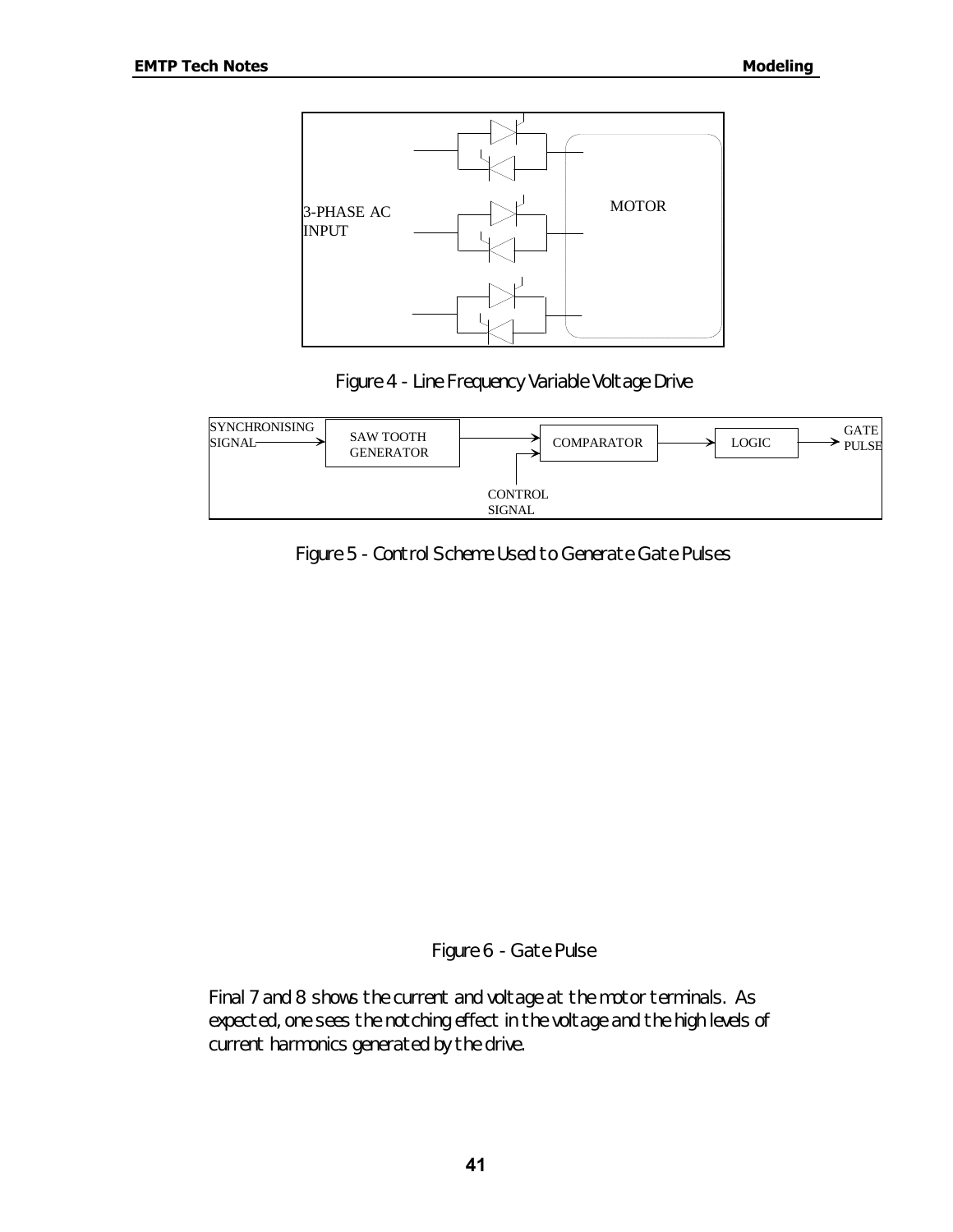*Figure 7 - Current at Motor Terminals*

*Figure 8 - Voltage at Motor Terminals*